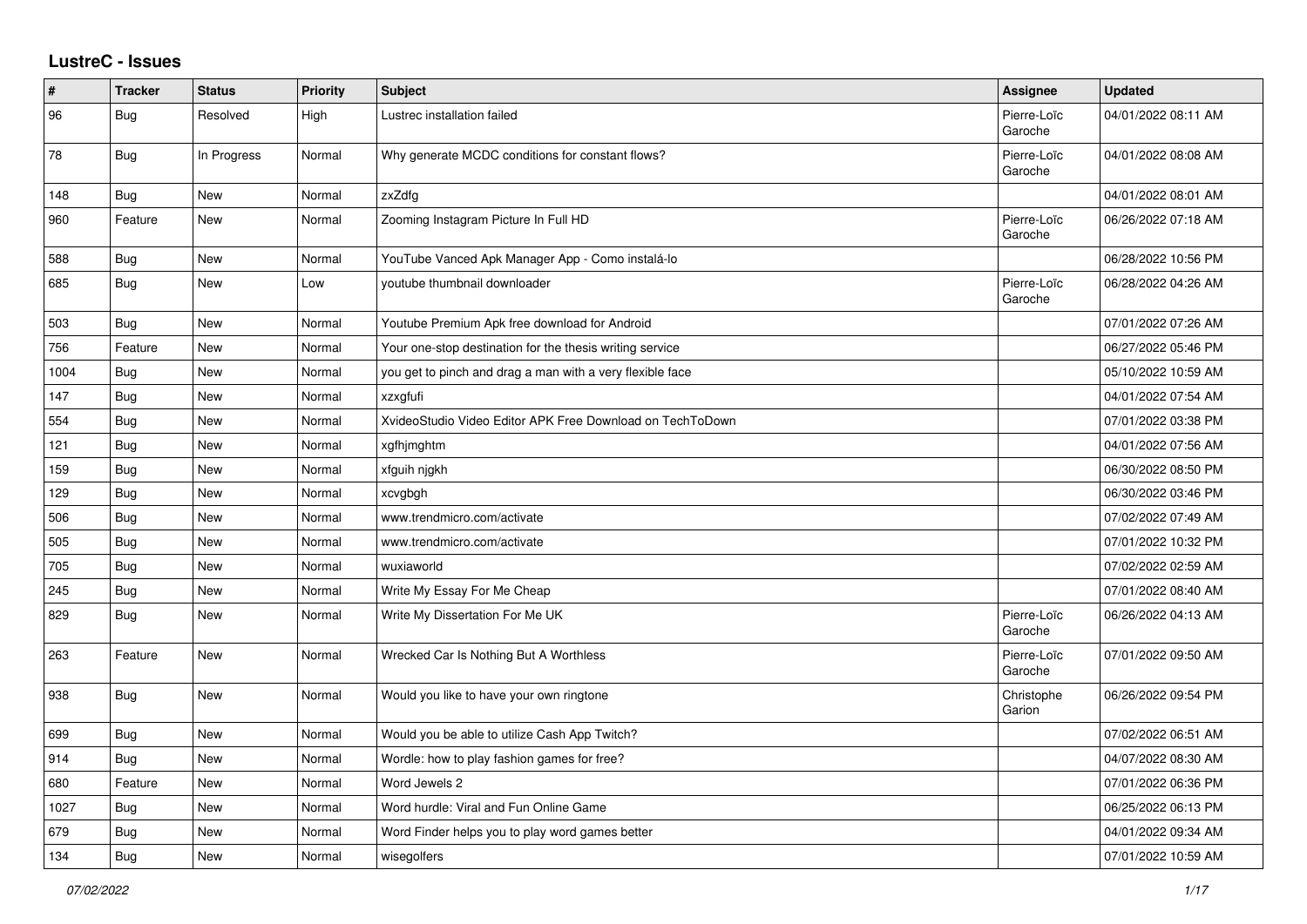| $\sharp$ | <b>Tracker</b> | <b>Status</b> | <b>Priority</b> | Subject                                                                    | Assignee               | <b>Updated</b>      |
|----------|----------------|---------------|-----------------|----------------------------------------------------------------------------|------------------------|---------------------|
| 306      | Bug            | New           | Normal          | Window Tinting Services in Norcross GA                                     |                        | 04/01/2022 07:19 AM |
| 296      | Bug            | New           | Normal          | Window Tinting Services in Jonesboro GA                                    |                        | 04/01/2022 07:21 AM |
| 728      | Bug            | New           | Normal          | Will Cash App refund money if scammed? Hitches With Optimum Ease           |                        | 06/26/2022 06:15 AM |
| 538      | Bug            | New           | Normal          | Will cash app refund money if scammed quickly?                             |                        | 06/27/2022 10:25 AM |
| 878      | Bug            | <b>New</b>    | Normal          | Wie ist instazoom hilfreich beim Herunterladen von Instagram-Profilbildern |                        | 04/08/2022 09:28 PM |
| 776      | Bug            | New           | Normal          | Wibargain                                                                  |                        | 06/30/2022 06:22 PM |
| 587      | Bug            | <b>New</b>    | Normal          | Why Picsart Pro Offers Great Features                                      |                        | 07/01/2022 02:17 PM |
| 701      | Bug            | New           | Normal          | Why Law Essay Helper UK is Necessary?                                      |                        | 07/01/2022 10:04 PM |
| 922      | Bug            | New           | Normal          | Why Is The Need For Assignment Writing Services?                           |                        | 07/01/2022 07:34 PM |
| 757      | Bug            | New           | Normal          | Why Is Issue of Car Maintenance so Famous for the Consumers?               |                        | 04/01/2022 09:01 AM |
| 963      | Feature        | New           | Normal          | Why I am not getting cool cash app card designs- call experts              |                        | 06/26/2022 07:52 AM |
| 540      | Bug            | New           | Normal          | Why Haven't I Received My Cash App Card? Can I get t the reasons behind it |                        | 06/29/2022 09:42 AM |
| 637      | Feature        | New           | Normal          | Why do the Outlook rules not work in my account?                           |                        | 07/02/2022 06:55 AM |
| 884      | Bug            | New           | Normal          | Why do Subway Surfers popular                                              |                        | 04/01/2022 09:16 AM |
| 880      | Bug            | New           | Normal          | Why do Subway Surfers popular                                              |                        | 04/01/2022 09:16 AM |
| 551      | Bug            | New           | Normal          | Why Do Students Need Online Best Dissertation Writing Services?            |                        | 07/01/2022 10:05 PM |
| 713      | Bug            | New           | High            | Why Cupcake 2048 is a addictive game?                                      | Pierre-Loïc<br>Garoche | 04/01/2022 09:34 AM |
| 208      | Bug            | New           | Normal          | Why Cash app won't let me send money if scammed?                           |                        | 04/01/2022 08:54 AM |
| 188      | Bug            | New           | Normal          | Why are university students buying assignments online?                     | Pierre-Loïc<br>Garoche | 07/02/2022 07:25 AM |
| 707      | Bug            | New           | Normal          | Why Accounting Assignments Are Beneficial For The Students?                | Pierre-Loïc<br>Garoche | 07/02/2022 03:30 AM |
| 1008     | Bug            | New           | Normal          | Who was the first black woman to anchor a newscast?                        |                        | 05/10/2022 03:13 PM |
| 802      | Bug            | New           | Normal          | Who Is an ETL Engineer                                                     |                        | 07/02/2022 06:40 AM |
| 801      | Bug            | New           | Normal          | Who Is an ETL Engineer                                                     |                        | 07/02/2022 05:26 AM |
| 800      | Bug            | New           | Normal          | Who Is an ETL Engineer                                                     |                        | 07/01/2022 01:08 PM |
| 799      | Bug            | New           | Normal          | Who Is an ETL Engineer                                                     |                        | 07/01/2022 11:11 PM |
| 798      | Bug            | New           | Normal          | Who Is an ETL Engineer                                                     |                        | 07/01/2022 07:17 AM |
| 1123     | Bug            | New           | Normal          | Where To Watch FIFA World Cup 2022                                         |                        | 06/24/2022 03:51 AM |
| 920      | Bug            | New           | Normal          | Where I Can Get Essay Writing Services?                                    |                        | 04/11/2022 08:35 AM |
| 1107     | Feature        | New           | High            | Where do you have to find an application to watch news and sports videos?  | Christophe<br>Garion   | 06/29/2022 10:16 AM |
| 768      | <b>Bug</b>     | New           | Normal          | Where can you buy best jackets online?                                     |                        | 06/26/2022 01:50 PM |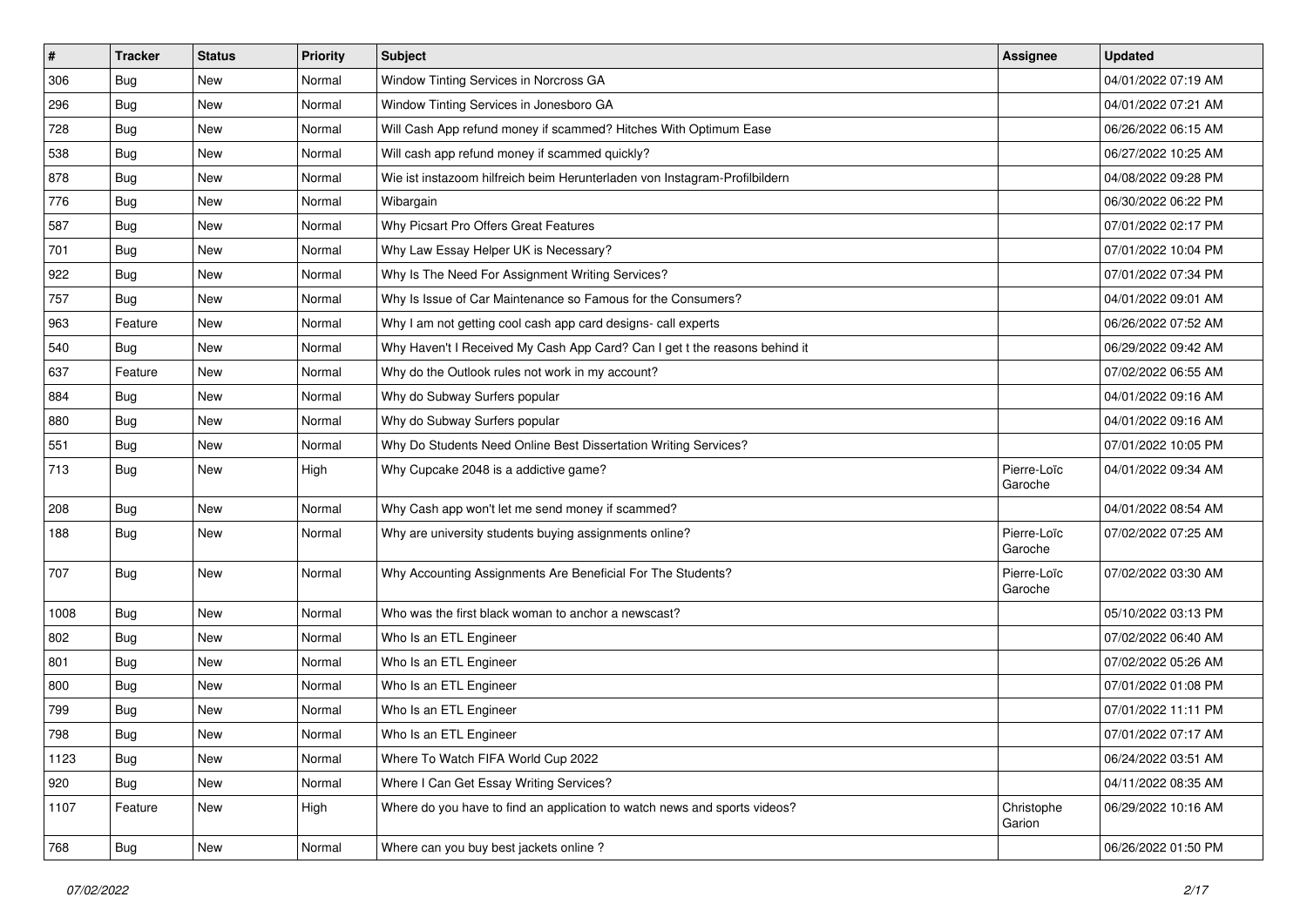| $\sharp$ | <b>Tracker</b> | <b>Status</b> | <b>Priority</b> | Subject                                                                    | Assignee               | <b>Updated</b>      |
|----------|----------------|---------------|-----------------|----------------------------------------------------------------------------|------------------------|---------------------|
| 793      | Feature        | New           | Urgent          | Where can I find cheap FIFA coins?                                         | Pierre-Loïc<br>Garoche | 06/30/2022 07:56 PM |
| 300      | Bug            | <b>New</b>    | Normal          | Wheels Powder Coating Services in Norcross GA                              |                        | 04/15/2022 01:45 PM |
| 223      | Bug            | New           | Normal          | WhatsApp Plus: Download, Update and Themes                                 |                        | 07/01/2022 09:56 PM |
| 1099     | Feature        | New           | Normal          | Whatsapp Plus - A New Way Of Communicating                                 |                        | 06/28/2022 07:57 AM |
| 560      | Bug            | New           | Normal          | Whatsapp Aero - Make Your Phone Auto Connect                               |                        | 04/01/2022 09:28 AM |
| 605      | Feature        | New           | Normal          | What will the future of logo design be like?                               |                        | 07/02/2022 09:01 AM |
| 1094     | Bug            | New           | Normal          | What time does direct deposit hit Cash App?                                |                        | 06/14/2022 03:27 PM |
| 1125     | Bug            | New           | Normal          | What is Wordscapes?                                                        |                        | 06/24/2022 09:05 AM |
| 868      | Feature        | New           | Normal          | What Is the Role of a Graphic Designer?                                    | Pierre-Loïc<br>Garoche | 04/01/2022 09:12 AM |
| 1043     | Bug            | New           | Normal          | What Is The Right Way To Troubleshoot Cash App Transfer Failed Problems?   |                        | 05/25/2022 01:16 PM |
| 927      | Feature        | New           | Normal          | What Is The Right Way To Troubleshoot Cash App Transfer Failed Problems?   |                        | 04/12/2022 05:54 AM |
| 523      | Bug            | New           | Normal          | What Is The Right Google Account Recovery Aid To Regain Account Access?    | Pierre-Loïc<br>Garoche | 07/01/2022 11:27 AM |
| 836      | Bug            | New           | Normal          | What Is The Required Amount To Pay As Cash App Clearance Fee?              |                        | 04/01/2022 09:00 AM |
| 636      | Bug            | New           | Normal          | What is the most popular furniture color?                                  |                        | 07/01/2022 07:53 AM |
| 520      | Bug            | New           | Normal          | What Is The Major Role Of Cash.app/Help and Support Page?                  |                        | 07/02/2022 09:14 AM |
| 569      | Bug            | New           | Normal          | What is the incoming and outgoing mail server for Outlook IMAP settings?   | Pierre-Loïc<br>Garoche | 07/01/2022 12:17 AM |
| 570      | Bug            | New           | Normal          | What is Sutton bank cash app customer service phone number?                | Pierre-Loïc<br>Garoche | 06/30/2022 07:29 PM |
| 580      | Bug            | New           | High            | What is Narrative Essay?                                                   | Christophe<br>Garion   | 06/26/2022 04:49 PM |
| 1105     | Bug            | New           | High            | What is Mahjong online?                                                    |                        | 06/28/2022 03:47 AM |
| 496      | Bug            | New           | Normal          | What is Live NetTV?                                                        |                        | 07/02/2022 06:28 AM |
| 761      | Bug            | New           | Normal          | What is it about basketball that makes it so popular in the United States? | Corentin<br>Lauverjat  | 07/01/2022 11:11 AM |
| 792      | Bug            | New           | Normal          | What is Google Camera Mod?                                                 |                        | 06/27/2022 10:20 AM |
| 853      | Bug            | New           | Normal          | what is dr laser                                                           |                        | 04/01/2022 09:13 AM |
| 585      | <b>Bug</b>     | New           | Normal          | What is cash app help number?                                              |                        | 06/26/2022 06:21 PM |
| 764      | Bug            | New           | Normal          | What is available to see what I can watch HBO Max?                         |                        | 07/02/2022 12:16 AM |
| 279      | Bug            | New           | High            | What is an essential feature of an internal communications app?            |                        | 07/02/2022 09:06 AM |
| 667      | Bug            | New           | Normal          | What Is a Ringtone?                                                        |                        | 07/01/2022 05:13 AM |
| 477      | <b>Bug</b>     | New           | Normal          | What Does Online Coupon Mean?                                              |                        | 07/01/2022 01:48 PM |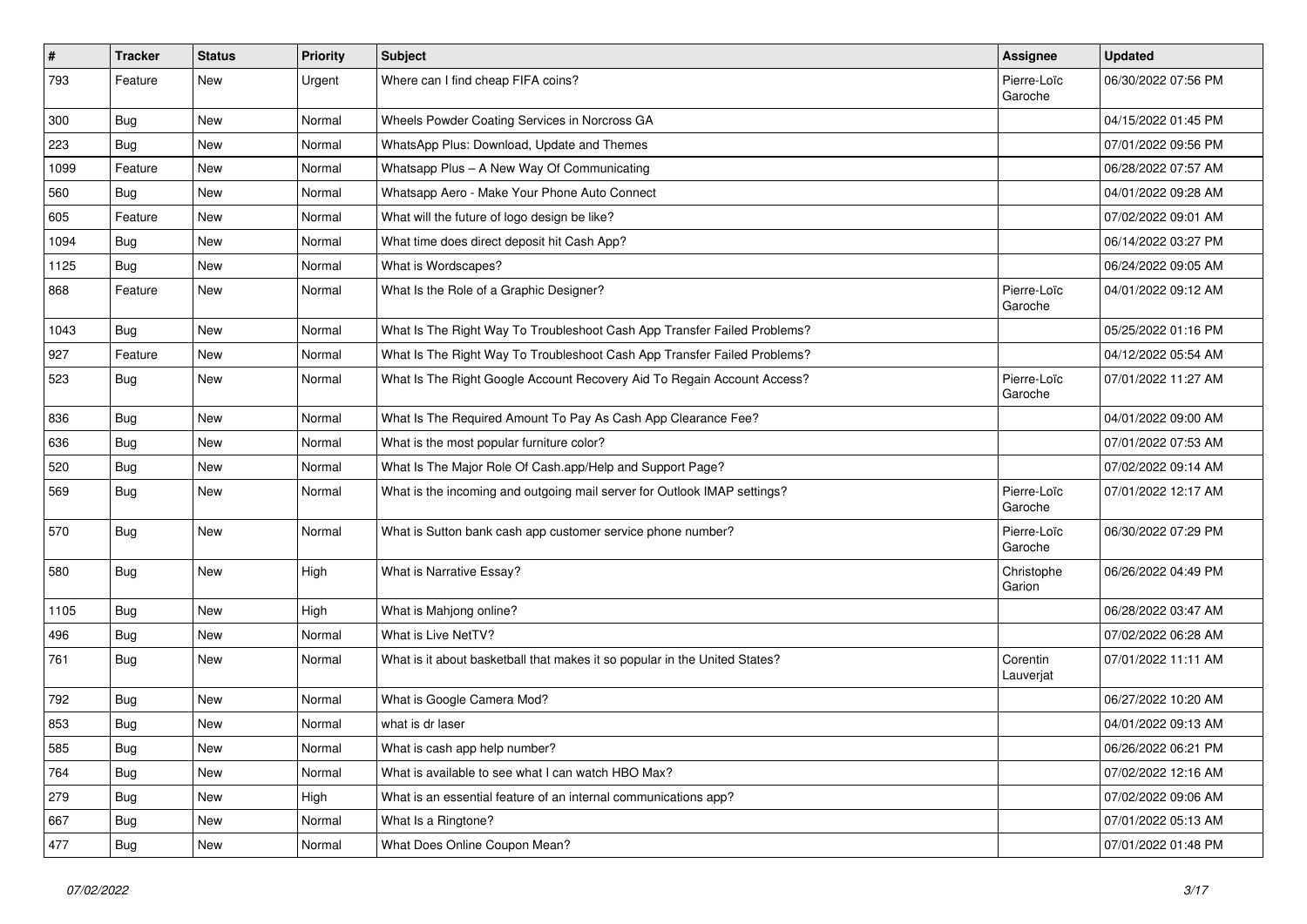| $\vert$ # | <b>Tracker</b> | <b>Status</b> | Priority | Subject                                                                       | Assignee               | <b>Updated</b>      |
|-----------|----------------|---------------|----------|-------------------------------------------------------------------------------|------------------------|---------------------|
| 1112      | Bug            | New           | Normal   | What Cash App Policy Says If Random Person Sent Me Money On Cash App?         |                        | 06/27/2022 02:39 AM |
| 1078      | Bug            | New           | Normal   | What Bank Is Cash App On Plaid? Find Clarity And Assistance                   |                        | 06/15/2022 11:56 AM |
| 281       | Feature        | New           | Normal   | what are the types of Ringtones?                                              | Anonymous              | 07/01/2022 10:28 PM |
| 1010      | Bug            | New           | Normal   | what are the requirements to borrow money from cash app ? cash app borrow app | Pierre-Loïc<br>Garoche | 05/11/2022 09:29 AM |
| 675       | <b>Bug</b>     | New           | Normal   | What Are Smart Tactics To Fix Cash App Transfer Failed Hurdles?               |                        | 06/27/2022 09:51 AM |
| 559       | Bug            | New           | High     | What Are Permission For Applications like Facebook Sending MMS?               |                        | 07/01/2022 05:19 PM |
| 725       | Feature        | <b>New</b>    | Normal   | What are memo writing services design                                         |                        | 07/01/2022 01:39 PM |
| 857       | Bug            | New           | Normal   | Welcome to the world of classic retro games                                   |                        | 04/01/2022 09:13 AM |
| 686       | Bug            | New           | Normal   | Welcome To The Most Demandable Mahipalpur Escorts Agency                      |                        | 06/27/2022 03:45 PM |
| 548       | Bug            | New           | Normal   | Web N Logo Design                                                             |                        | 06/28/2022 08:24 AM |
| 542       | Bug            | New           | Normal   | Web N Logo Design                                                             |                        | 07/01/2022 03:48 PM |
| 260       | Bug            | <b>New</b>    | Normal   | Web Design Services Near Me                                                   |                        | 07/01/2022 06:00 PM |
| 555       | Bug            | New           | Normal   | web design development in hyderabad                                           |                        | 07/02/2022 01:13 AM |
| 264       | Bug            | New           | Normal   | We Buy Your Unwanted Car                                                      | Corentin<br>Lauverjat  | 07/01/2022 09:12 PM |
| 658       | Bug            | New           | Normal   | Watermelon Nutrition Facts And Health Benefits                                |                        | 06/29/2022 06:46 PM |
| 314       | Bug            | New           | Normal   | Water Extraction Services in Virginia Beach VA                                |                        | 04/01/2022 07:25 AM |
| 313       | <b>Bug</b>     | New           | Normal   | Water Extraction Services in Virginia Beach VA                                |                        | 07/02/2022 02:48 AM |
| 331       | Bug            | New           | Normal   | Water Extraction Services in Norfolk VA                                       |                        | 07/02/2022 06:59 AM |
| 346       | Bug            | <b>New</b>    | Normal   | Water Extraction Services in Chesapeake VA                                    |                        | 04/01/2022 07:15 AM |
| 968       | Feature        | New           | Normal   | watch nfl online free live streaming                                          |                        | 06/25/2022 11:52 PM |
| 974       | Bug            | <b>New</b>    | Normal   | Watch NCAA Football Live Streaming Free                                       |                        | 06/26/2022 05:33 PM |
| 969       | Bug            | New           | Normal   | Watch NCAA Football Live Match Free                                           |                        | 06/28/2022 01:31 PM |
| 1095      | Feature        | New           | High     | Want to Know the Best CV Makers in Dubai?                                     |                        | 06/20/2022 06:29 AM |
| 584       | Bug            | New           | Normal   | Want the cash app customer service number to check balance?                   |                        | 06/29/2022 01:00 AM |
| 1036      | Bug            | New           | Normal   | <b>VPS Material</b>                                                           |                        | 05/18/2022 09:34 PM |
| 981       | Bug            | New           | Normal   | VidMate Mod APK                                                               |                        | 06/28/2022 11:24 AM |
| 620       | Bug            | New           | Normal   | Viagra Meds: Fastest & Quick Delivery On Your Doorstep - USA                  |                        | 06/28/2022 04:33 AM |
| 607       | Bug            | New           | Normal   | Vex 5                                                                         |                        | 06/27/2022 11:24 PM |
| 722       | Bug            | New           | Normal   | Vergrößern Sie Instagram-Fotos mit instazoom                                  | Christophe<br>Garion   | 06/28/2022 07:21 AM |
| 292       | Bug            | New           | Normal   | Venmo to Cash App Transfer Of Money- Explore Here                             |                        | 07/02/2022 06:19 AM |
| 1001      | <b>Bug</b>     | New           | Normal   | Venmo Keep Saying Error?                                                      |                        | 06/27/2022 02:20 AM |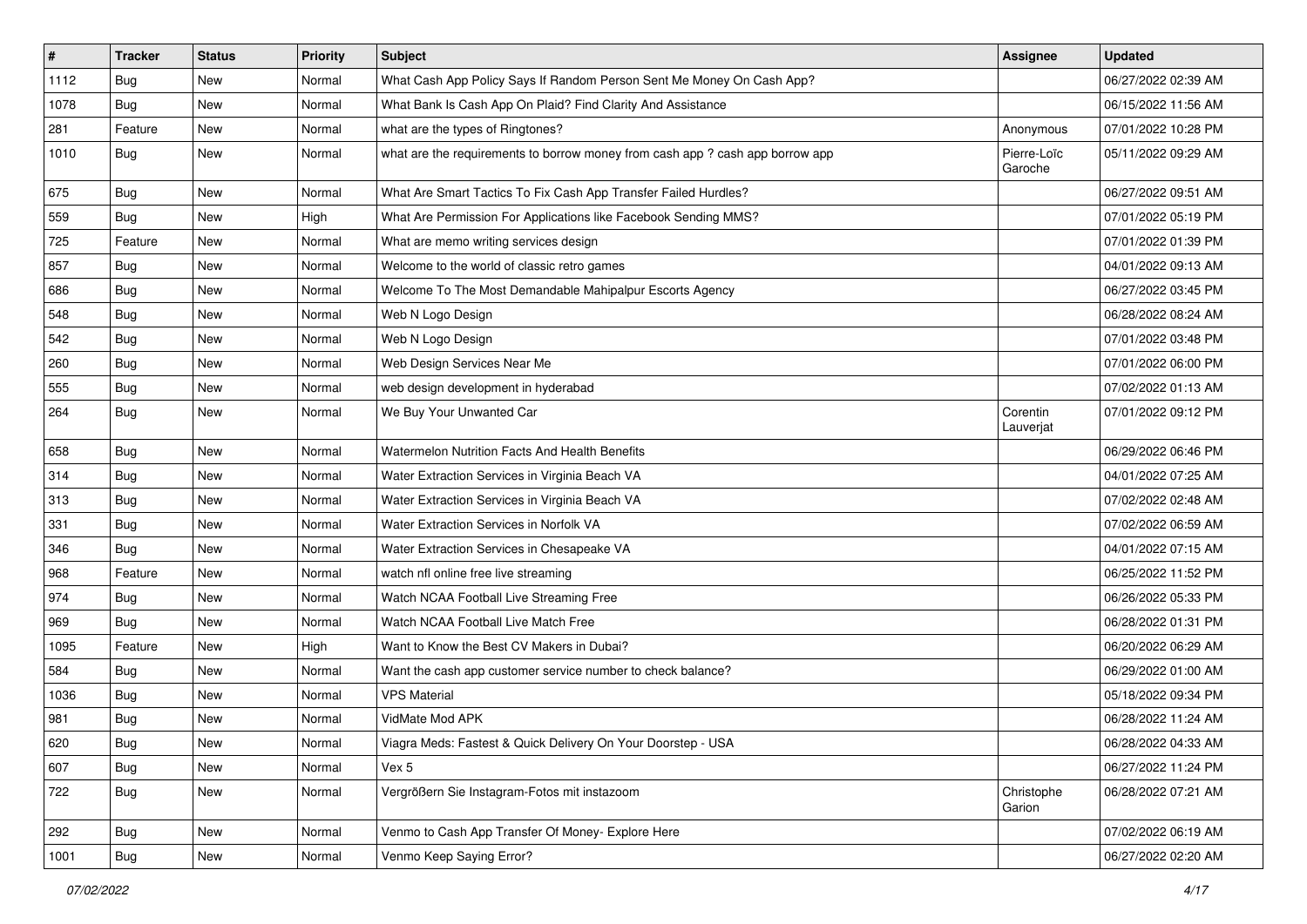| $\vert$ # | <b>Tracker</b> | <b>Status</b> | <b>Priority</b> | Subject                                                                          | Assignee               | <b>Updated</b>      |
|-----------|----------------|---------------|-----------------|----------------------------------------------------------------------------------|------------------------|---------------------|
| 301       | Bug            | New           | Normal          | Vehicle Electronics Services in Norcross GA                                      |                        | 04/01/2022 07:18 AM |
| 125       | Bug            | <b>New</b>    | Normal          | vbvnm                                                                            |                        | 04/01/2022 07:55 AM |
| 1066      | Feature        | New           | High            | Using the default Routerlogin.net web address for setup                          |                        | 05/31/2022 12:16 PM |
| 624       | Bug            | New           | Normal          | Use go with the Driving Directions for your go                                   |                        | 07/01/2022 08:59 PM |
| 153       | Bug            | New           | Normal          | urgent loan online                                                               | Christophe<br>Garion   | 07/01/2022 09:18 PM |
| 464       | Bug            | <b>New</b>    | Normal          | Upholstery Cleaning Westchester MA                                               |                        | 07/02/2022 07:19 AM |
| 440       | Bug            | New           | Normal          | Upholstery Cleaning Watertown MA                                                 |                        | 04/01/2022 07:49 AM |
| 415       | Bug            | New           | Normal          | Upholstery Cleaning Somerville MA                                                |                        | 04/01/2022 07:48 AM |
| 324       | Bug            | New           | Normal          | Upholstery Cleaning Services in Virginia Beach VA                                |                        | 04/01/2022 07:26 AM |
| 339       | <b>Bug</b>     | New           | Normal          | Upholstery Cleaning Services in Norfolk VA                                       |                        | 06/17/2022 04:36 AM |
| 355       | Bug            | New           | Normal          | Upholstery Cleaning Services in Chesapeake VA                                    |                        | 04/01/2022 07:14 AM |
| 448       | Bug            | New           | Normal          | Upholstery Cleaning Quincy MA                                                    |                        | 04/01/2022 07:48 AM |
| 432       | Bug            | New           | Normal          | Upholstery Cleaning Newton MA                                                    |                        | 04/01/2022 07:50 AM |
| 456       | Bug            | <b>New</b>    | Normal          | <b>Upholstery Cleaning Medford MA</b>                                            |                        | 04/01/2022 07:28 AM |
| 423       | Bug            | New           | Normal          | Upholstery Cleaning Brookline MA                                                 |                        | 04/01/2022 07:46 AM |
| 407       | Bug            | New           | Normal          | Upholstery Cleaning Boston MA                                                    |                        | 04/01/2022 07:47 AM |
| 472       | Bug            | New           | Normal          | Upholstery Cleaning Arlington MA                                                 |                        | 04/01/2022 07:31 AM |
| 513       | Bug            | New           | Normal          | Unlock cash app account using the easy steps:                                    | Anonymous              | 07/01/2022 04:57 AM |
| 490       | Bug            | New           | Normal          | Unlock cash app account by getting quick solutions from the technical executives |                        | 07/02/2022 09:08 AM |
| 598       | Bug            | New           | Normal          | Universo s / f Download                                                          |                        | 06/29/2022 09:45 AM |
| 597       | Bug            | New           | Normal          | Universo s / f Download                                                          |                        | 06/29/2022 08:19 PM |
| 772       | Bug            | New           | Normal          | united airlines baggage policy                                                   |                        | 07/01/2022 07:30 PM |
| 771       | Bug            | New           | Normal          | united airlines baggage policy                                                   |                        | 07/01/2022 09:14 PM |
| 1093      | Bug            | New           | Normal          | Uniswap Exchange                                                                 | Christophe<br>Garion   | 06/14/2022 11:55 AM |
| 563       | Bug            | New           | Normal          | Understanding the Difference Between Free and Paid Mod Apks                      |                        | 07/01/2022 02:41 PM |
| 861       | Feature        | <b>New</b>    | Low             | <b>Understanding Situational Depression</b>                                      | Pierre-Loïc<br>Garoche | 04/01/2022 09:12 AM |
| 484       | Bug            | New           | Normal          | UK best essay writing service                                                    |                        | 07/01/2022 11:05 AM |
| 483       | <b>Bug</b>     | New           | Normal          | UK best essay writing service                                                    |                        | 07/01/2022 07:04 AM |
| 200       | Bug            | New           | Normal          | uiopi[o                                                                          |                        | 07/01/2022 09:03 PM |
| 168       | Bug            | New           | Normal          | UFC 256 Live Stream Online                                                       |                        | 07/02/2022 06:26 AM |
| 113       | <b>Bug</b>     | New           | Normal          | ufc 254 live                                                                     |                        | 07/01/2022 10:42 PM |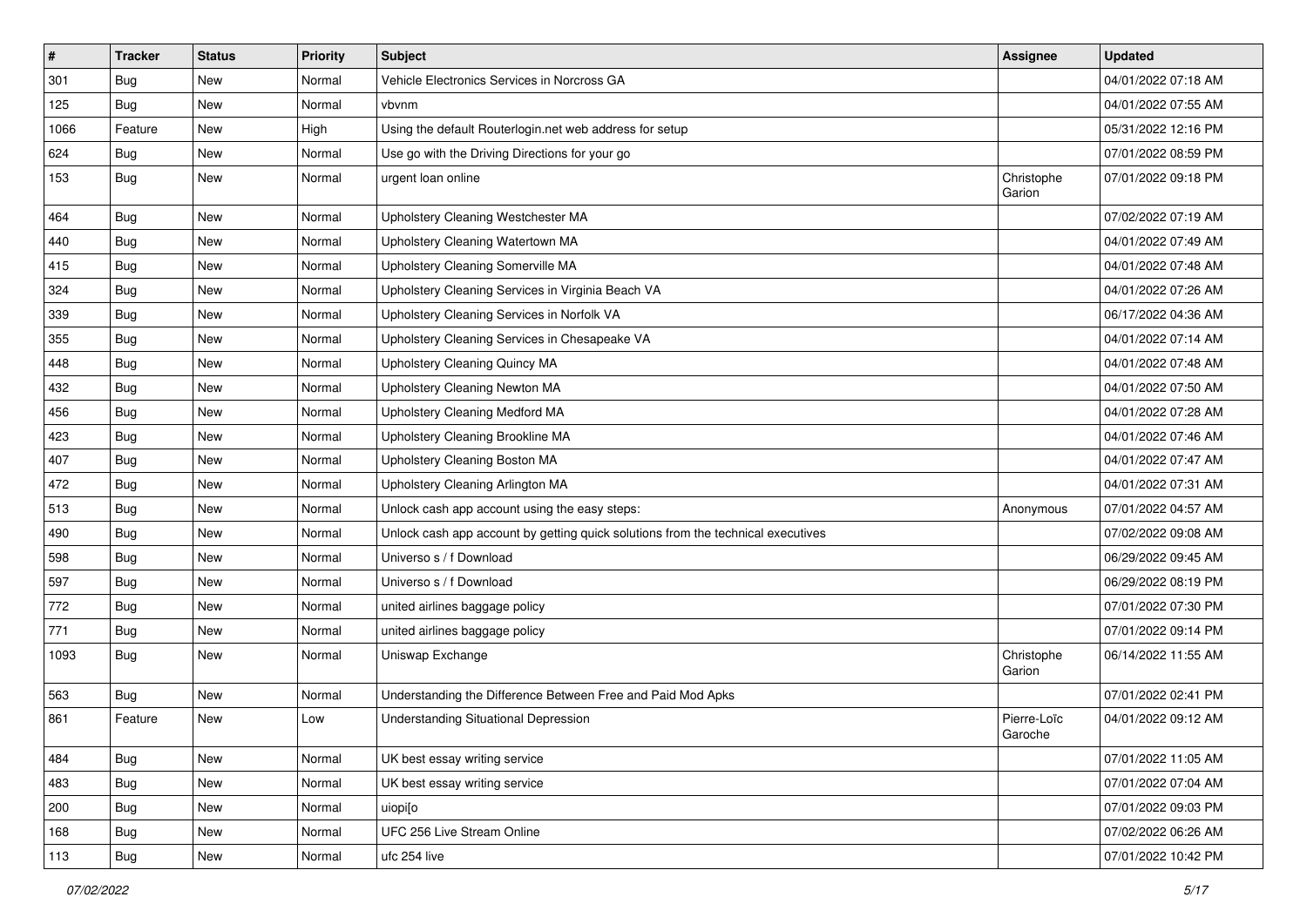| $\vert$ # | <b>Tracker</b> | <b>Status</b> | <b>Priority</b> | <b>Subject</b>                                                                                          | Assignee               | <b>Updated</b>      |
|-----------|----------------|---------------|-----------------|---------------------------------------------------------------------------------------------------------|------------------------|---------------------|
| 495       | Bug            | New           | Normal          | Twitch Clip Downloader Download Twitch Clips Online 2021                                                |                        | 07/02/2022 01:12 AM |
| 661       | Bug            | New           | Normal          | Turbo VPN MOD APK Download                                                                              |                        | 06/29/2022 11:57 AM |
| 1084      | Bug            | New           | Normal          | <b>Trippie Redd</b>                                                                                     |                        | 06/11/2022 09:05 AM |
| 131       | Bug            | New           | Normal          | triokids                                                                                                |                        | 04/01/2022 07:54 AM |
| 178       | Bug            | New           | Normal          | transparent lace wigs                                                                                   |                        | 07/01/2022 09:57 AM |
| 514       | <b>Bug</b>     | New           | Normal          | Trans-Caribbean                                                                                         |                        | 07/02/2022 07:13 AM |
| 909       | <b>Bug</b>     | New           | Normal          | Toca Life World APK                                                                                     |                        | 04/06/2022 04:52 AM |
| 908       | Bug            | New           | Normal          | Toca Life World APK                                                                                     |                        | 04/06/2022 03:18 AM |
| 844       | Bug            | New           | Normal          | To know Chime Routing Number call on the helpline number                                                |                        | 04/01/2022 08:58 AM |
| 837       | Bug            | New           | Normal          | To Create An Instagram Story                                                                            | Pierre-Loïc<br>Garoche | 04/01/2022 08:58 AM |
| 1114      | Bug            | New           | Normal          | To control the car, all you must do is click to go left or right and release the button to go straight. |                        | 06/29/2022 09:05 AM |
| 712       | Bug            | New           | Normal          | <b>Tips and Tricks</b>                                                                                  |                        | 06/29/2022 07:26 PM |
| 321       | <b>Bug</b>     | New           | Normal          | Tile & Grout Cleaning Services in Virginia Beach VA                                                     |                        | 06/29/2022 02:55 PM |
| 336       | <b>Bug</b>     | New           | Normal          | Tile & Grout Cleaning Services in Norfolk VA                                                            |                        | 07/02/2022 02:22 AM |
| 352       | Bug            | New           | Normal          | Tile & Grout Cleaning Services in Chesapeake VA                                                         |                        | 07/01/2022 03:27 PM |
| 945       | <b>Bug</b>     | New           | Normal          | TikTok 18 Mod Apk For Your Android                                                                      |                        | 04/13/2022 09:32 AM |
| 529       | Bug            | New           | Normal          | Thop TV APK - Free Download for Android                                                                 |                        | 07/02/2022 08:56 AM |
| 642       | Bug            | New           | Normal          | thong tin thoi tiet ngay hom nay                                                                        |                        | 07/01/2022 11:27 PM |
| 645       | <b>Bug</b>     | New           | Normal          | thong tin chinh xac nhat hom nay                                                                        |                        | 06/30/2022 07:09 PM |
| 639       | <b>Bug</b>     | New           | Normal          | thong tin chinh xac                                                                                     |                        | 07/01/2022 07:17 AM |
| 743       | Bug            | New           | Normal          | They promote 'pixel art' contests and a 'game jam' related to the work and figure of Carlos Casares     |                        | 06/28/2022 12:04 PM |
| 1065      | Bug            | New           | Normal          | The top foreign language training game in 2022                                                          |                        | 06/07/2022 04:05 AM |
| 891       | Bug            | New           | Normal          | The most interesting game today, have you tried it?                                                     |                        | 04/01/2022 09:17 AM |
| 512       | Bug            | New           | Normal          | The Importance Of Using Custom Writing Services                                                         |                        | 07/01/2022 04:39 PM |
| 672       | Bug            | New           | Normal          | The easiest way to delete ringtones on iPhone                                                           |                        | 07/01/2022 01:31 AM |
| 1033      | Bug            | New           | Normal          | The best slope 2 online games to play right now                                                         |                        | 05/17/2022 10:55 AM |
| 723       | Bug            | New           | High            | The best horror game in 2021                                                                            | Christophe<br>Garion   | 07/01/2022 03:15 AM |
| 674       | Bug            | New           | Normal          | The best game in 2021                                                                                   | Pierre-Loïc<br>Garoche | 07/02/2022 04:16 AM |
| 1028      | Bug            | New           | Normal          | The Best Free Online Game to Play with Friends                                                          |                        | 05/16/2022 05:00 AM |
| 625       | Bug            | New           | Normal          | The best free online driving directions tool                                                            |                        | 04/01/2022 09:28 AM |
| 930       | Bug            | New           | Normal          | The best free games online                                                                              |                        | 04/12/2022 09:05 AM |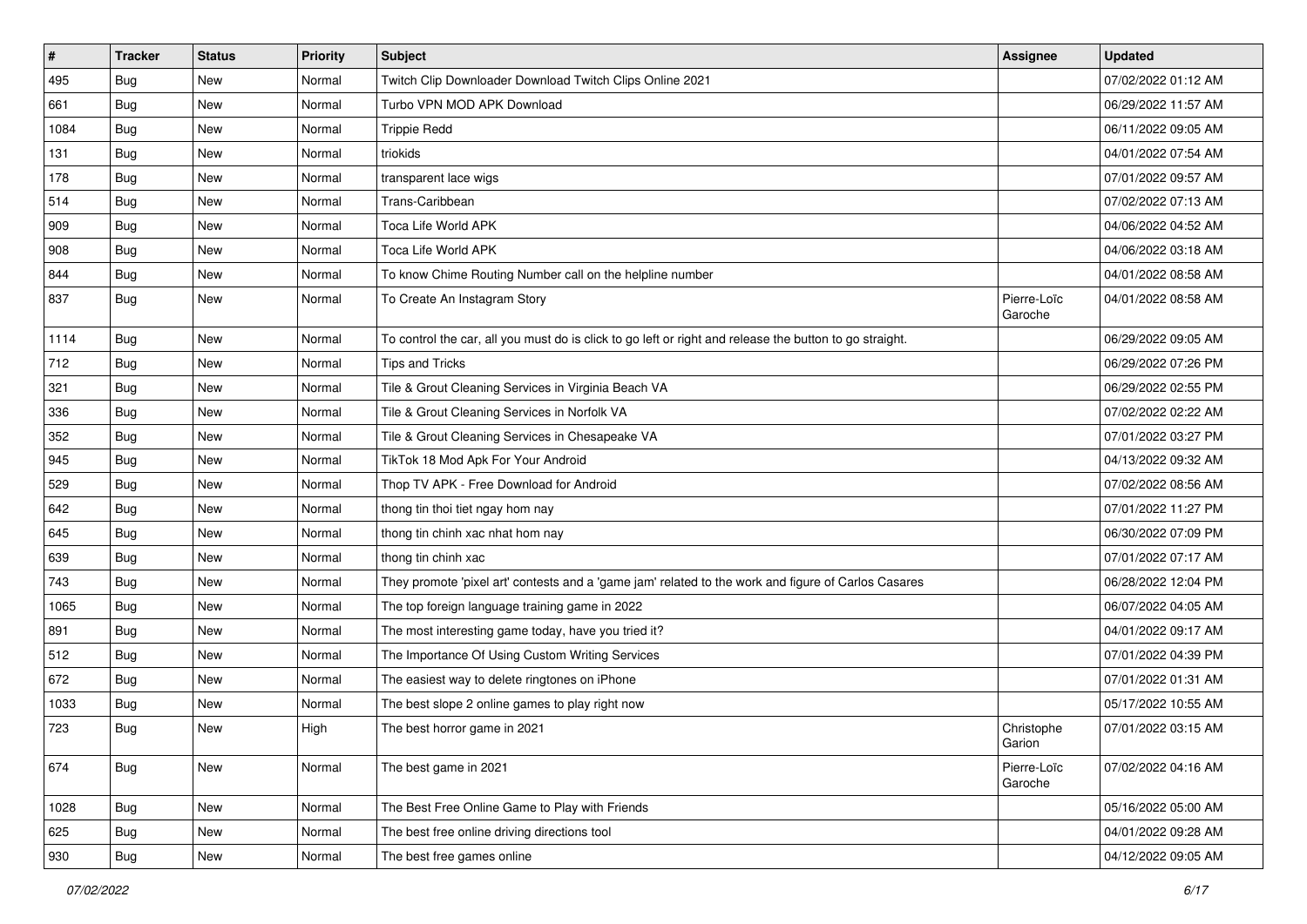| $\vert$ # | <b>Tracker</b> | <b>Status</b> | <b>Priority</b> | <b>Subject</b>                                                       | Assignee             | <b>Updated</b>      |
|-----------|----------------|---------------|-----------------|----------------------------------------------------------------------|----------------------|---------------------|
| 932       | Bug            | New           | Normal          | The best epic, long-playing PC games will consume days of your life. |                      | 05/15/2022 07:44 PM |
| 749       | <b>Bug</b>     | New           | Normal          | The Best Bubble Shooter Game for Android                             |                      | 06/26/2022 12:12 PM |
| 221       | Bug            | New           | Normal          | The Best APk                                                         |                      | 04/01/2022 08:49 AM |
| 246       | Bug            | New           | Normal          | The Beast App                                                        |                      | 07/01/2022 09:33 AM |
| 970       | Bug            | <b>New</b>    | Normal          | The Amount Of Time Does Cash App Direct Deposit Time Take?           |                      | 06/26/2022 07:32 PM |
| 1040      | Bug            | New           | Normal          | thabet                                                               |                      | 05/19/2022 08:05 PM |
| 482       | Bug            | New           | Normal          | <b>Text Window</b>                                                   |                      | 07/01/2022 09:48 PM |
| 498       | Bug            | New           | Normal          | Téléchargeur SoundCloud : SoundCloud en Mp3                          | Christophe<br>Garion | 07/02/2022 06:31 AM |
| 961       | Bug            | New           | Normal          | TeaTv is an Android                                                  |                      | 06/26/2022 02:02 PM |
| 644       | Bug            | New           | Normal          | <b>TeaTV App Review</b>                                              |                      | 06/27/2022 11:47 AM |
| 664       | Bug            | New           | Normal          | Tea TV Apk Download - The Best Way to Watch Movies Offline           |                      | 07/02/2022 02:20 AM |
| 691       | Bug            | New           | Normal          | tea garden dublin                                                    |                      | 04/01/2022 09:31 AM |
| 926       | <b>Bug</b>     | New           | Normal          | tavor 7                                                              |                      | 06/22/2022 05:08 PM |
| 925       | Bug            | New           | Normal          | tavor 7                                                              |                      | 06/15/2022 03:45 AM |
| 710       | Bug            | New           | Normal          | Take Necessary Assistance If You Are Unable Activate Cash App Card   |                      | 06/25/2022 09:26 PM |
| 1070      | Feature        | New           | Normal          | <b>Tableau Consulting Expertise</b>                                  |                      | 06/09/2022 11:50 AM |
| 1000      | Bug            | New           | Normal          | Super easy way to zoom photos and upload to Instagram                | Christophe<br>Garion | 06/28/2022 06:14 PM |
| 1120      | Bug            | New           | Normal          | Summary of 5 best coloring apps on phones                            |                      | 06/26/2022 11:32 AM |
| 1011      | Bug            | New           | Normal          | Summary of 10 best coloring apps on phones                           |                      | 05/11/2022 10:58 AM |
| 140       | <b>Bug</b>     | New           | Normal          | sugarbalanceusa                                                      |                      | 07/01/2022 08:36 PM |
| 126       | Feature        | New           | Normal          | Stussy Air Force 1 replica                                           |                      | 07/02/2022 03:08 AM |
| 558       | Feature        | New           | Normal          | <b>Stunning Classic Sofas</b>                                        |                      | 06/29/2022 10:03 AM |
| 967       | Feature        | New           | Normal          | stream live nfl games free online                                    |                      | 06/26/2022 10:09 AM |
| 319       | Bug            | <b>New</b>    | Normal          | Steam Cleaning Services in Virginia Beach VA                         |                      | 04/01/2022 07:27 AM |
| 334       | Bug            | New           | Normal          | Steam Cleaning Services in Norfolk VA                                |                      | 04/01/2022 07:25 AM |
| 349       | Bug            | New           | Normal          | Steam Cleaning Services in Chesapeake VA                             |                      | 04/01/2022 07:14 AM |
| 309       | Bug            | New           | Normal          | Stain Removal Services in Virginia Beach VA                          |                      | 04/01/2022 07:19 AM |
| 327       | Bug            | New           | Normal          | Stain Removal Services in Norfolk VA                                 |                      | 04/01/2022 07:26 AM |
| 342       | Bug            | New           | Normal          | Stain Removal Services in Chesapeake VA                              |                      | 04/01/2022 07:22 AM |
| 312       | Bug            | New           | Normal          | Stain Protection Services in Virginia Beach VA                       |                      | 07/01/2022 07:26 PM |
| 330       | Bug            | New           | Normal          | Stain Protection Services in Norfolk VA                              |                      | 04/01/2022 07:26 AM |
| 345       | <b>Bug</b>     | New           | Normal          | Stain Protection Services in Chesapeake VA                           |                      | 07/02/2022 02:55 AM |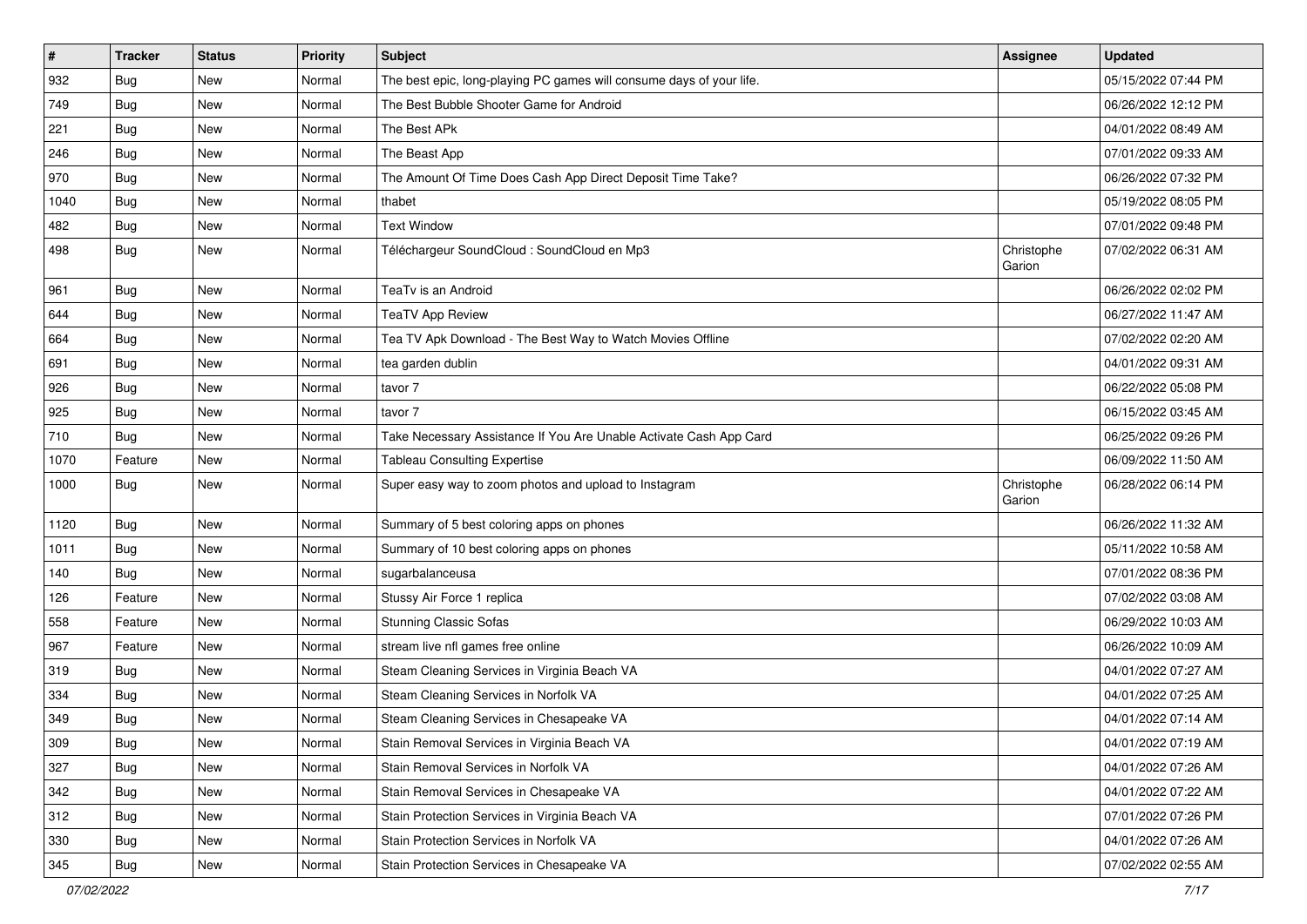| $\vert$ # | <b>Tracker</b> | <b>Status</b> | <b>Priority</b> | Subject                                                                              | Assignee               | <b>Updated</b>      |
|-----------|----------------|---------------|-----------------|--------------------------------------------------------------------------------------|------------------------|---------------------|
| 814       | Bug            | New           | Normal          | Stage Fright Cure                                                                    | Pierre-Loïc<br>Garoche | 06/28/2022 12:31 AM |
| 773       | Bug            | New           | Normal          | Spades - Play online free                                                            |                        | 07/02/2022 08:02 AM |
| 526       | Bug            | New           | Normal          | Soundcloud to mp3 converter - Download Soundcloud songs                              |                        | 07/01/2022 08:31 AM |
| 869       | Bug            | <b>New</b>    | Normal          | Sonnerie Post Malone 2022                                                            |                        | 04/13/2022 11:05 AM |
| 141       | Feature        | New           | Normal          | Something about jerry curly                                                          |                        | 07/02/2022 06:04 AM |
| 718       | Bug            | New           | High            | Solve Complex Accounting Assignments                                                 | Hamza<br>Bourbouh      | 07/01/2022 05:23 PM |
| 222       | Bug            | New           | Normal          | Social Profile links                                                                 |                        | 07/01/2022 10:23 AM |
| 1048      | Bug            | New           | Normal          | So zeigen Sie ein Instagram-Profilbild an und vergrößern es                          |                        | 05/25/2022 06:56 AM |
| 992       | Bug            | New           | Normal          | So vergrößern Sie Ihr Instagram-Profilbild                                           |                        | 06/26/2022 11:29 PM |
| 576       | Bug            | New           | Normal          | So laden Sie ein Instagram-Bild herunter                                             |                        | 06/30/2022 06:17 PM |
| 1018      | Bug            | <b>New</b>    | Normal          | So erhalten Sie ein kostenloses Hörbuch                                              |                        | 07/02/2022 09:07 AM |
| 136       | Bug            | New           | Normal          | snappow                                                                              |                        | 06/29/2022 10:52 PM |
| 809       | Bug            | New           | Normal          | Smash Karts - immerse yourself in the exciting race                                  |                        | 07/02/2022 05:46 AM |
| 897       | Bug            | New           | Normal          | Slot Pulsa Pragmatic Play                                                            | Xavier Thirioux        | 04/01/2022 12:08 PM |
| 63        | Feature        | New           | Normal          | Skip normalization step in mutation generation if it possible                        | Pierre-Loïc<br>Garoche | 07/01/2022 01:09 PM |
| 1110      | Bug            | New           | Normal          | Six Guns Mod Apk Answers Your Questions                                              | Pierre-Loïc<br>Garoche | 06/28/2022 06:26 PM |
| 1109      | Feature        | New           | Normal          | Six Guns Mod Apk Answers Your Questions                                              | Christophe<br>Garion   | 06/26/2022 09:12 AM |
| 1108      | Bug            | New           | Normal          | Six Guns Mod Apk Answers Your Questions                                              |                        | 06/26/2022 06:26 PM |
| 931       | Feature        | New           | High            | Situs Judi Slot Online apel888                                                       | Pierre-Loïc<br>Garoche | 06/26/2022 01:07 AM |
| 808       | Bug            | New           | Normal          | Sinnvolle Guten-Morgen-Grüße                                                         |                        | 07/01/2022 03:27 AM |
| 567       | Bug            | New           | Normal          | Singapore assignment help                                                            |                        | 07/02/2022 12:28 AM |
| 72        | Bug            | New           | Normal          | Simulinkd does not match Lustre using EMF backend when using nested Merge expression | Pierre-Loïc<br>Garoche | 04/01/2022 08:06 AM |
| 500       | Bug            | New           | Normal          | Simply contact the technical team, to find the solution to cash app refund problems. | Pierre-Loïc<br>Garoche | 07/02/2022 07:32 AM |
| 898       | <b>Bug</b>     | New           | Normal          | Shadow Fight 2 Mod APK                                                               |                        | 04/02/2022 09:17 AM |
| 652       | <b>Bug</b>     | New           | Normal          | Sesame Health Benefits                                                               |                        | 07/01/2022 11:21 PM |
| 1055      | Bug            | New           | Normal          | seo apk                                                                              | Pierre-Loïc<br>Garoche | 05/27/2022 06:23 AM |
| 197       | Bug            | New           | Normal          | SBL JABORANDI PLUS HAIR OIL - COMPLETE SCALP CARE (100ML)                            |                        | 07/01/2022 05:22 PM |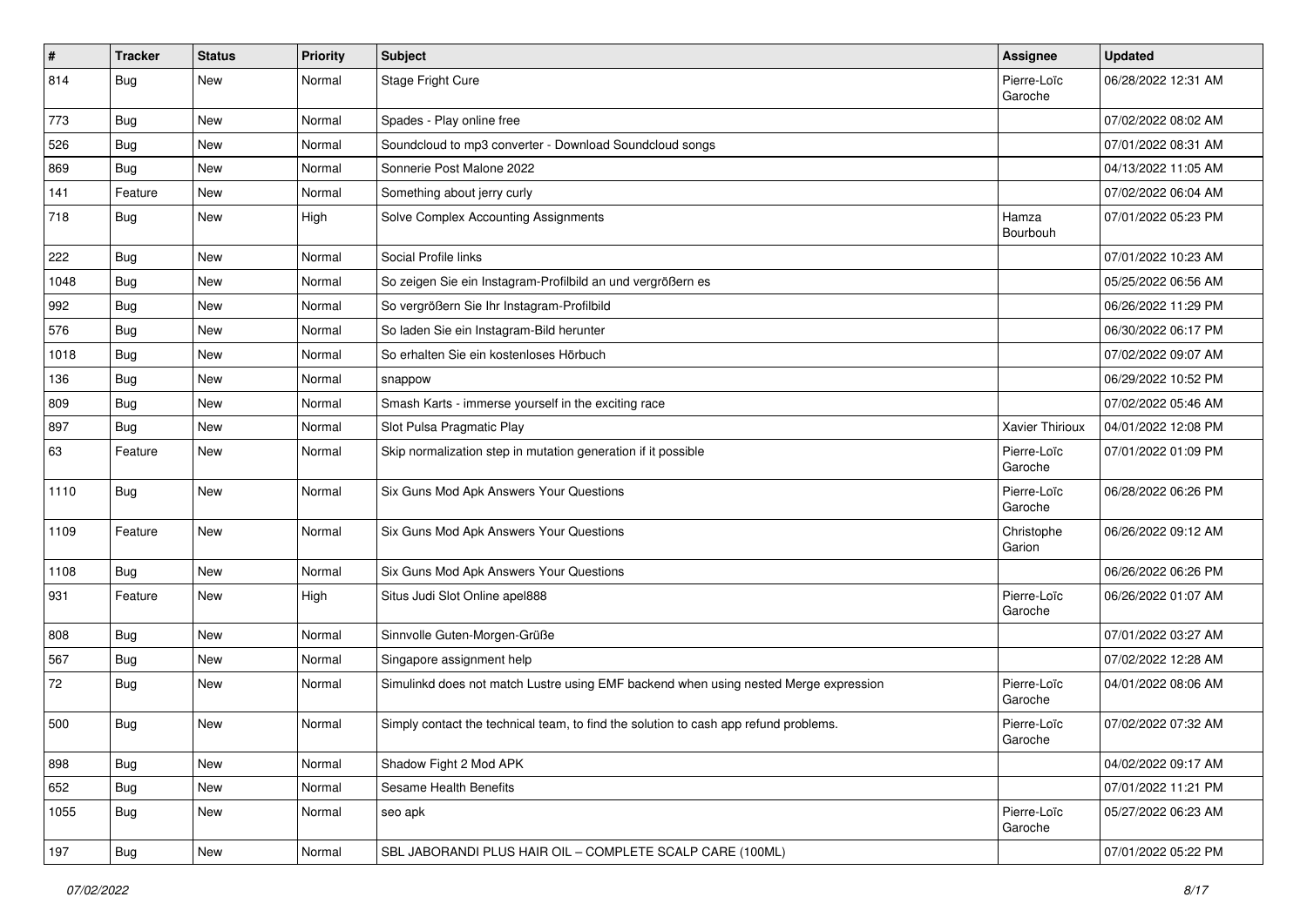| $\sharp$ | <b>Tracker</b> | <b>Status</b> | Priority | Subject                                                             | <b>Assignee</b> | <b>Updated</b>      |
|----------|----------------|---------------|----------|---------------------------------------------------------------------|-----------------|---------------------|
| 199      | Bug            | New           | Normal   | SBL CLEARSTONE DROPS (30ML)                                         |                 | 04/01/2022 08:23 AM |
| 252      | Bug            | New           | Normal   | Samsung U600 - Is Essential Business And Personal Phone             |                 | 04/04/2022 04:45 AM |
| 791      | Bug            | New           | Normal   | Samsnung TV Plus is not working                                     |                 | 04/01/2022 09:03 AM |
| 902      | Feature        | New           | Normal   | salo717                                                             |                 | 05/18/2022 10:35 AM |
| 651      | Bug            | <b>New</b>    | Normal   | <b>Salmon Health Benefits</b>                                       |                 | 06/30/2022 09:49 PM |
| 794      | Feature        | New           | Normal   | Safe place to buy fifa coins                                        |                 | 07/02/2022 06:57 AM |
| 638      | Bug            | New           | Normal   | Run 3 game                                                          |                 | 07/01/2022 04:02 AM |
| 322      | Bug            | New           | Normal   | Rug Cleaning Services in Virginia Beach VA                          |                 | 04/01/2022 07:26 AM |
| 337      | Bug            | New           | Normal   | Rug Cleaning Services in Norfolk VA                                 |                 | 04/01/2022 07:23 AM |
| 353      | Bug            | New           | Normal   | Rug Cleaning Services in Chesapeake VA                              |                 | 04/01/2022 07:14 AM |
| 160      | Bug            | New           | Normal   | rtyuiv wbhyu                                                        |                 | 04/01/2022 07:56 AM |
| 261      | Bug            | New           | Normal   | Ringtone Downloads - Easy Ways Come Up With Your Own Ringtones      |                 | 07/02/2022 05:21 AM |
| 595      | Bug            | New           | Normal   | RFM Online - une révolution dans la gestion de l'identité numérique |                 | 06/27/2022 11:06 PM |
| 250      | Bug            | New           | Normal   | Reviews of phone ringtones                                          |                 | 07/01/2022 05:08 AM |
| 804      | Bug            | New           | Normal   | Review                                                              |                 | 07/01/2022 08:03 AM |
| 471      | Bug            | New           | Normal   | Residential Floor Cleaning Westchester MA                           |                 | 07/02/2022 08:00 AM |
| 447      | Bug            | New           | Normal   | Residential Floor Cleaning Watertown MA                             |                 | 04/01/2022 07:49 AM |
| 422      | Bug            | <b>New</b>    | Normal   | Residential Floor Cleaning Somerville MA                            |                 | 04/01/2022 07:46 AM |
| 455      | Bug            | New           | Normal   | Residential Floor Cleaning Quincy MA                                |                 | 04/01/2022 07:38 AM |
| 439      | Bug            | New           | Normal   | Residential Floor Cleaning Newton MA                                |                 | 04/01/2022 07:49 AM |
| 463      | Bug            | New           | Normal   | Residential Floor Cleaning Medford MA                               |                 | 04/01/2022 07:32 AM |
| 431      | Bug            | New           | Normal   | Residential Floor Cleaning Brookline MA                             |                 | 04/01/2022 07:50 AM |
| 414      | Bug            | New           | Normal   | Residential Floor Cleaning Boston MA                                |                 | 04/01/2022 07:46 AM |
| 1082     | Bug            | New           | Normal   | Reset chime bank password without phone number                      |                 | 06/15/2022 11:56 AM |
| 127      | Feature        | New           | Normal   | replica af1                                                         |                 | 04/01/2022 07:55 AM |
| 139      | Bug            | New           | Normal   | relseo                                                              |                 | 07/01/2022 09:02 PM |
| 1132     | Bug            | New           | Normal   | Registration process on Huobi                                       |                 | 06/30/2022 05:10 AM |
| 695      | <b>Bug</b>     | New           | Normal   | Refer Listas IPTV Apk                                               |                 | 07/01/2022 11:10 AM |
| 875      | Bug            | New           | Normal   | Red ball game                                                       |                 | 04/01/2022 09:15 AM |
| 243      | Feature        | New           | Normal   | Reconstruir la pandilla de la mafia en Gangstar Vegas MOD APK       |                 | 07/01/2022 04:40 PM |
| 207      | Feature        | New           | Low      | real estate lead conversion                                         |                 | 06/28/2022 06:09 PM |
| 704      | Bug            | New           | Normal   | Reach support team of Chime Customer Service for instant help       |                 | 07/01/2022 10:14 AM |
| 917      | <b>Bug</b>     | New           | Normal   | Random Person Sent Me Money on Cash App-find solution?              |                 | 04/09/2022 12:32 PM |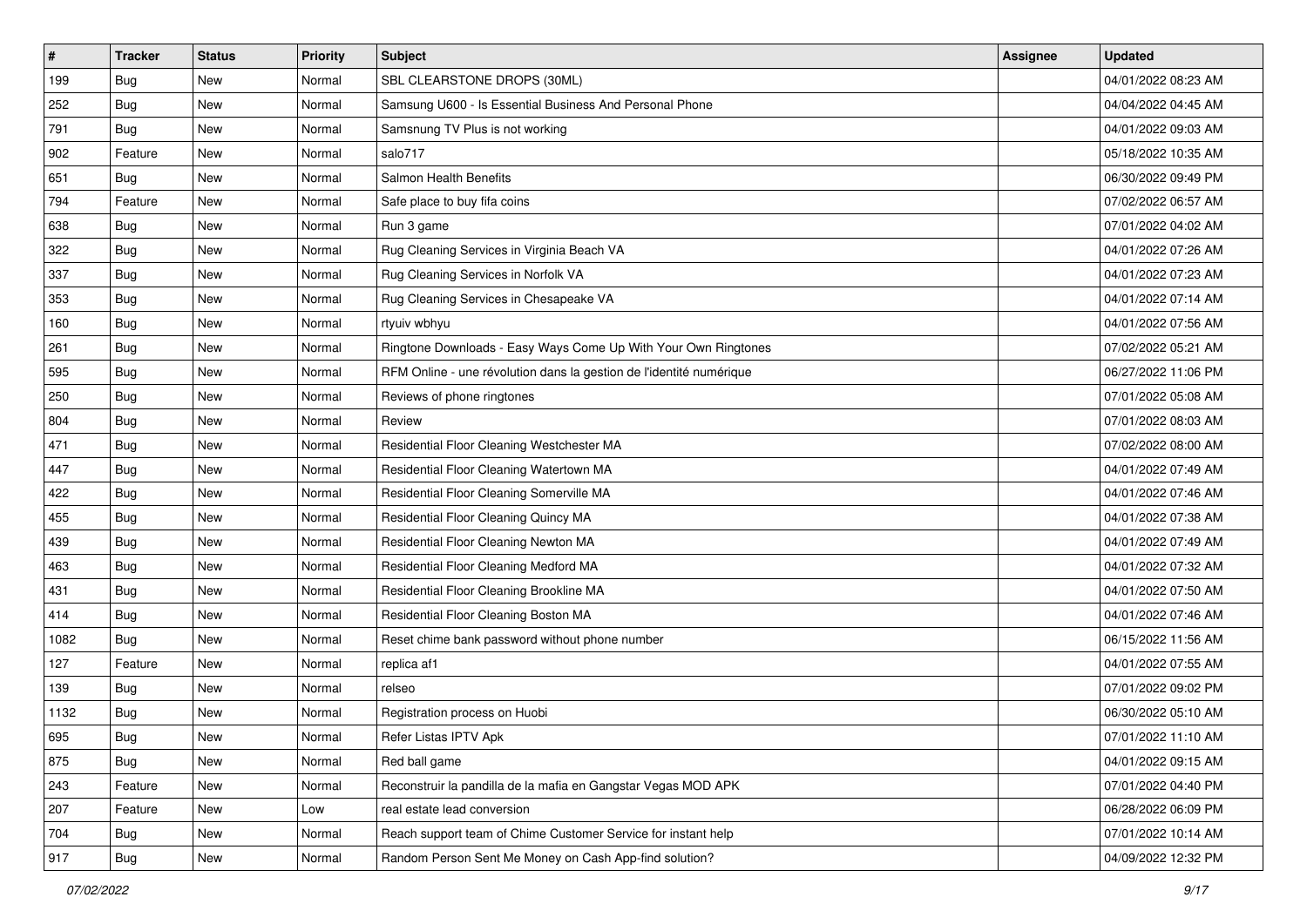| $\sharp$ | <b>Tracker</b> | <b>Status</b> | Priority | <b>Subject</b>                                                              | <b>Assignee</b>        | <b>Updated</b>      |
|----------|----------------|---------------|----------|-----------------------------------------------------------------------------|------------------------|---------------------|
| 552      | Feature        | New           | Normal   | Radio rfm and the benefits of radio rfm                                     |                        | 07/01/2022 10:50 AM |
| 549      | Bug            | New           | Normal   | Radio Luisteren                                                             |                        | 07/02/2022 01:24 AM |
| 1096     | Bug            | New           | Normal   | Race and experience new life.                                               |                        | 06/26/2022 06:07 PM |
| 546      | Feature        | New           | Normal   | Quickbooks Error                                                            |                        | 07/01/2022 12:38 PM |
| 488      | Bug            | New           | Normal   | Quick solution to solve cash app dispute by the technical team              |                        | 07/02/2022 04:33 AM |
| 1023     | Bug            | New           | Normal   | Questions That Are Typically Asked About Trap The Cat                       |                        | 05/14/2022 03:51 AM |
| 244      | Bug            | New           | Normal   | Quels sont les avantages des stations de radio en ligne.                    |                        | 07/01/2022 07:13 PM |
| 715      | Bug            | New           | Normal   | Puppy Playtime Descargar gratis                                             |                        | 07/01/2022 03:28 AM |
| 850      | Bug            | New           | Normal   | Puppy Playtime APK Android                                                  |                        | 04/01/2022 09:14 AM |
| 797      | Bug            | New           | Normal   | Psychedelic                                                                 | Christophe<br>Garion   | 07/01/2022 03:52 AM |
| 73       | Bug            | New           | Urgent   | properties ID is not set in Json in EMF backend                             | Pierre-Loïc<br>Garoche | 06/27/2022 09:11 PM |
| 517      | Bug            | New           | Normal   | Proficient tips to take help of cash app support professionals:             |                        | 07/01/2022 09:28 PM |
| 1137     | Bug            | New           | Normal   | Professional report                                                         |                        | 07/01/2022 05:19 PM |
| 152      | Bug            | New           | High     | professional bridal makeup artist                                           | Christophe<br>Garion   | 06/26/2022 05:44 PM |
| 211      | Bug            | New           | Normal   | Problem in Cash App rebate? Call Cash App customer service number for help. |                        | 07/01/2022 07:20 PM |
| 173      | Feature        | New           | Normal   | private limited company registration                                        |                        | 07/01/2022 02:37 AM |
| 1113     | Bug            | New           | Normal   | Press the button to control your car                                        |                        | 06/20/2022 12:09 PM |
| 603      | Bug            | New           | Normal   | Premiere gratuito da lista de IPTV                                          |                        | 06/29/2022 08:40 PM |
| 218      | Bug            | New           | Normal   | Popular Educational trends                                                  |                        | 07/02/2022 02:49 AM |
| 872      | Bug            | New           | Normal   | Poppy Playtime Horror Game Free                                             |                        | 04/01/2022 09:11 AM |
| 830      | Bug            | New           | Normal   | Poppy Playtime APK                                                          |                        | 06/27/2022 10:31 PM |
| 860      | Bug            | New           | Normal   | pokemon guide                                                               | Pierre-Loïc<br>Garoche | 06/18/2022 08:18 PM |
| 766      | Bug            | New           | Normal   | Pobreflix Mod APK Review                                                    |                        | 07/02/2022 02:16 AM |
| 648      | Feature        | New           | Normal   | <b>Plum Health Benefits</b>                                                 |                        | 06/28/2022 06:02 PM |
| 606      | Feature        | New           | Normal   | Play unblocked cookie crush 3                                               | Pierre-Loïc<br>Garoche | 07/01/2022 06:18 AM |
| 600      | Bug            | New           | Normal   | Play Store Pro                                                              |                        | 07/01/2022 11:03 AM |
| 816      | Bug            | New           | Normal   | Play Scribble io fun with everyone                                          |                        | 06/30/2022 07:38 PM |
| 640      | Bug            | New           | Normal   | play game with me                                                           |                        | 07/02/2022 02:38 AM |
| 556      | Bug            | New           | Normal   | Play Game Mod Apk With Your Friends                                         |                        | 07/01/2022 05:37 AM |
| 752      | Bug            | New           | Normal   | Plagerism checker                                                           |                        | 06/26/2022 06:33 PM |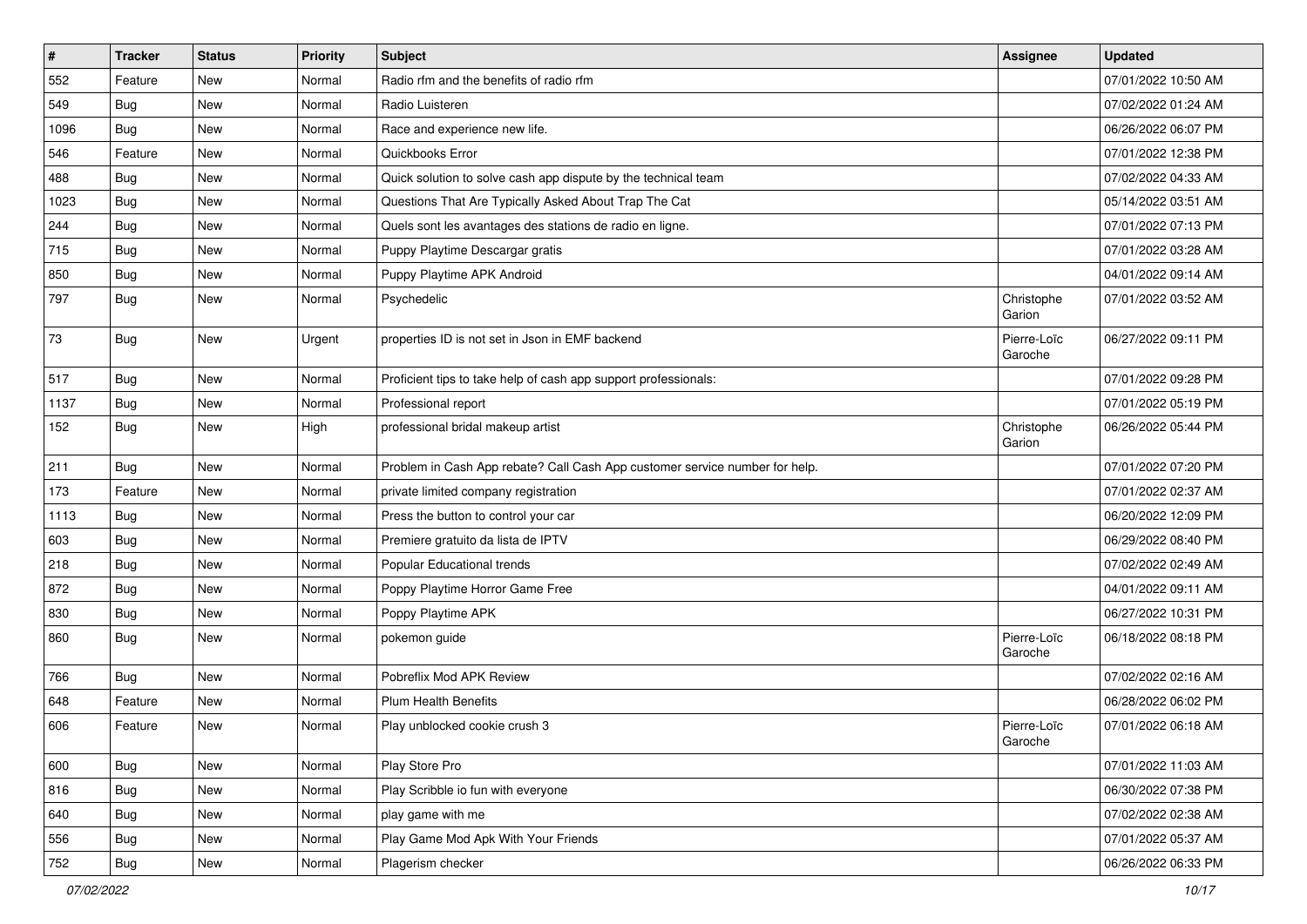| $\pmb{\#}$ | <b>Tracker</b> | <b>Status</b> | <b>Priority</b> | <b>Subject</b>                                                    | Assignee              | <b>Updated</b>      |
|------------|----------------|---------------|-----------------|-------------------------------------------------------------------|-----------------------|---------------------|
| 744        | Bug            | New           | Normal          | <b>Pixel Survive</b>                                              |                       | 06/28/2022 05:13 AM |
| 172        | Feature        | New           | Normal          | pgdm colleges in bangalore                                        |                       | 06/30/2022 09:28 AM |
| 649        | Feature        | New           | Normal          | Pear Health Benefits                                              |                       | 06/28/2022 08:04 AM |
| 654        | Feature        | <b>New</b>    | Normal          | <b>Peach Health Benefits</b>                                      |                       | 07/02/2022 05:52 AM |
| 975        | Bug            | <b>New</b>    | Normal          | Payback 2 Mod APK                                                 |                       | 05/05/2022 10:56 AM |
| 1090       | <b>Bug</b>     | New           | Normal          | Pay Someone To Do My Assignment                                   |                       | 06/11/2022 03:15 PM |
| 1089       | <b>Bug</b>     | <b>New</b>    | Normal          | Pay Someone To Do My Assignment                                   |                       | 06/15/2022 04:44 AM |
| 817        | <b>Bug</b>     | <b>New</b>    | Normal          | Pacman 30th Anniversary                                           |                       | 07/02/2022 05:11 AM |
| 280        | <b>Bug</b>     | <b>New</b>    | Normal          | Pacific Web Design                                                |                       | 07/02/2022 08:55 AM |
| 138        | Bug            | <b>New</b>    | Normal          | own-sweethome                                                     |                       | 07/01/2022 01:29 AM |
| 662        | Bug            | New           | Normal          | Oreo TV Download - The Easiest Way to Watch Live TV               |                       | 07/01/2022 11:55 PM |
| 643        | Bug            | New           | Normal          | Oreo TV Apk Download                                              |                       | 06/30/2022 09:00 PM |
| 858        | Bug            | <b>New</b>    | Normal          | opourid                                                           | Christophe<br>Garion  | 04/01/2022 09:13 AM |
| 1047       | Bug            | New           | Normal          | Opensea                                                           | Corentin<br>Lauverjat | 05/24/2022 02:32 PM |
| 753        | <b>Bug</b>     | <b>New</b>    | Normal          | onlineessaygrader                                                 |                       | 06/28/2022 05:55 AM |
| 609        | Bug            | <b>New</b>    | High            | Online Trusted Medicine Store in US for Health - Genericmedsupply |                       | 07/01/2022 09:20 AM |
| 619        | Bug            | New           | Normal          | Online Trusted Medicine Store in US for Health - Genericmedsupply |                       | 07/01/2022 05:04 AM |
| 740        | Feature        | New           | Normal          | Online Thesis Help USA                                            |                       | 07/01/2022 01:11 AM |
| 856        | Bug            | <b>New</b>    | Normal          | Online Classes Assistance Help For Student                        |                       | 04/01/2022 09:13 AM |
| 855        | Bug            | <b>New</b>    | Normal          | Online Classes Assistance Help For Student                        |                       | 04/01/2022 09:13 AM |
| 848        | Feature        | New           | Normal          | Online Classes Assistance                                         |                       | 04/01/2022 08:57 AM |
| 1056       | Feature        | New           | Normal          | <b>Online Class Issues</b>                                        |                       | 05/28/2022 12:44 AM |
| 681        | Feature        | <b>New</b>    | High            | Online Class                                                      |                       | 07/01/2022 04:41 PM |
| 659        | <b>Bug</b>     | <b>New</b>    | Normal          | Olive Oil Properties And Health Benefits                          |                       | 07/01/2022 03:22 PM |
| 364        | Bug            | New           | Normal          | Office Moving Services in Washington DC                           |                       | 04/01/2022 07:13 AM |
| 388        | Bug            | New           | Normal          | Office Moving Services in Sterling VA                             |                       | 04/01/2022 07:16 AM |
| 400        | Bug            | New           | Normal          | Office Moving Services in Potomac MD                              |                       | 07/01/2022 10:07 AM |
| 382        | Bug            | New           | Normal          | Office Moving Services in McLean VA                               |                       | 04/01/2022 07:17 AM |
| 406        | Bug            | New           | Normal          | Office Moving Services in Gaithersburg MD                         |                       | 04/01/2022 07:47 AM |
| 376        | Bug            | New           | Normal          | Office Moving Services in Fairfax VA                              |                       | 04/01/2022 07:17 AM |
| 358        | Bug            | New           | Normal          | Office Moving Services in Baltimore MD                            |                       | 04/01/2022 07:13 AM |
| 370        | <b>Bug</b>     | New           | Normal          | Office Moving Services in Arlington County VA                     |                       | 04/01/2022 07:16 AM |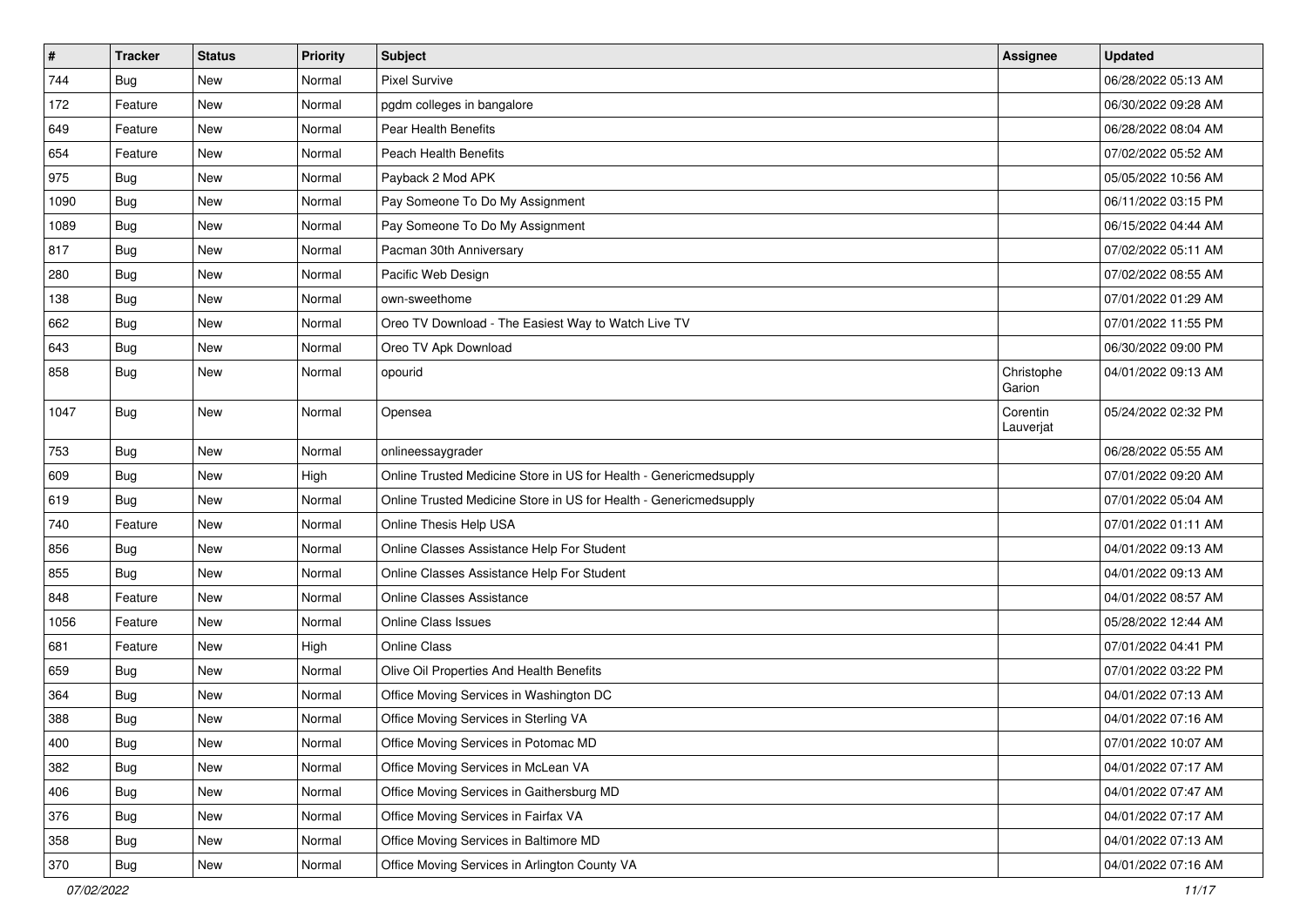| $\sharp$ | <b>Tracker</b> | <b>Status</b> | <b>Priority</b> | Subject                                                                                | Assignee               | <b>Updated</b>      |
|----------|----------------|---------------|-----------------|----------------------------------------------------------------------------------------|------------------------|---------------------|
| 394      | Bug            | New           | Normal          | Office Moving Services in Annapolis MD                                                 |                        | 04/01/2022 07:15 AM |
| 311      | Bug            | New           | Normal          | Odor Removal Services in Virginia Beach VA                                             |                        | 04/01/2022 07:19 AM |
| 329      | Bug            | New           | Normal          | Odor Removal Services in Norfolk VA                                                    |                        | 04/01/2022 07:22 AM |
| 344      | Bug            | New           | Normal          | Odor Removal Services in Chesapeake VA                                                 |                        | 06/30/2022 03:40 PM |
| 777      | Bug            | <b>New</b>    | Normal          | Obtain driving instructions using Google Maps.                                         |                        | 07/01/2022 11:27 PM |
| 183      | Bug            | New           | Normal          | Nursing Assignment Help Online                                                         |                        | 07/02/2022 08:37 AM |
| 1005     | Bug            | <b>New</b>    | High            | Nursing Assignment Help in UK                                                          |                        | 05/13/2022 05:33 PM |
| 669      | Feature        | New           | Normal          | Nursing Assignment Help                                                                |                        | 07/01/2022 03:56 AM |
| 828      | Bug            | New           | Normal          | Nursery management                                                                     |                        | 06/28/2022 12:10 PM |
| 481      | Bug            | <b>New</b>    | Normal          | Nur Online Shop                                                                        |                        | 06/29/2022 03:52 PM |
| 480      | Bug            | New           | Normal          | Nur Online Shop                                                                        |                        | 07/01/2022 01:04 PM |
| 866      | Feature        | New           | Normal          | Northern Ireland Dissertation Writing Service                                          | Pierre-Loïc<br>Garoche | 04/01/2022 09:12 AM |
| 862      | Bug            | <b>New</b>    | Normal          | none                                                                                   |                        | 04/01/2022 09:11 AM |
| 185      | Bug            | New           | Normal          | Non-Plagiarized Research Writing                                                       |                        | 06/29/2022 07:58 AM |
| 277      | Feature        | New           | Normal          | Nike Dunks Replica                                                                     |                        | 04/01/2022 08:19 AM |
| 276      | Feature        | New           | Normal          | Nike Dunks Replica                                                                     |                        | 04/01/2022 08:19 AM |
| 821      | Bug            | <b>New</b>    | Normal          | Nicoo - A Review of the Popular Battle Royale Game                                     |                        | 06/28/2022 08:30 AM |
| 115      | Bug            | New           | Normal          | NFL LIVE STREAM                                                                        |                        | 07/02/2022 09:00 AM |
| 1026     | Bug            | <b>New</b>    | Normal          | New Puzzle Game for All Age - Dordle                                                   |                        | 06/25/2022 06:17 PM |
| 572      | Feature        | New           | Normal          | New features of WhatsApp Plus on Android phones                                        | Pierre-Loïc<br>Garoche | 06/29/2022 04:10 PM |
| 204      | Feature        | <b>New</b>    | Normal          | New Car Tyres                                                                          |                        | 04/01/2022 08:40 AM |
| 209      | Bug            | New           | Normal          | Neglect to access old Cash App account considering message notice issue? Contact help. |                        | 07/02/2022 12:31 AM |
| 583      | Bug            | New           | High            | Need the Cash app customer service phone number?                                       |                        | 07/01/2022 01:40 PM |
| 894      | Feature        | <b>New</b>    | Normal          | Need phd dissertation help in UK                                                       |                        | 05/30/2022 12:29 PM |
| 550      | Bug            | New           | Normal          | Nederland FM - beste manieren om naar internationale radio op internet te luisteren    |                        | 06/29/2022 12:06 AM |
| 527      | Feature        | <b>New</b>    | Normal          | My Teachers                                                                            |                        | 07/02/2022 03:17 AM |
| 234      | <b>Bug</b>     | New           | Normal          | My Personal Experience With the College Writing Services                               |                        | 07/02/2022 04:33 AM |
| 532      | Bug            | New           | Normal          | My Assignment Help                                                                     |                        | 07/02/2022 04:50 AM |
| 790      | Bug            | New           | Normal          | My app                                                                                 |                        | 04/01/2022 09:03 AM |
| 990      | Bug            | New           | Normal          | Mushrooms                                                                              |                        | 06/26/2022 05:41 AM |
| 362      | Bug            | New           | Normal          | Moving Services in Washington DC                                                       |                        | 04/01/2022 07:13 AM |
| 386      | Bug            | New           | Normal          | Moving Services in Sterling VA                                                         |                        | 04/01/2022 07:16 AM |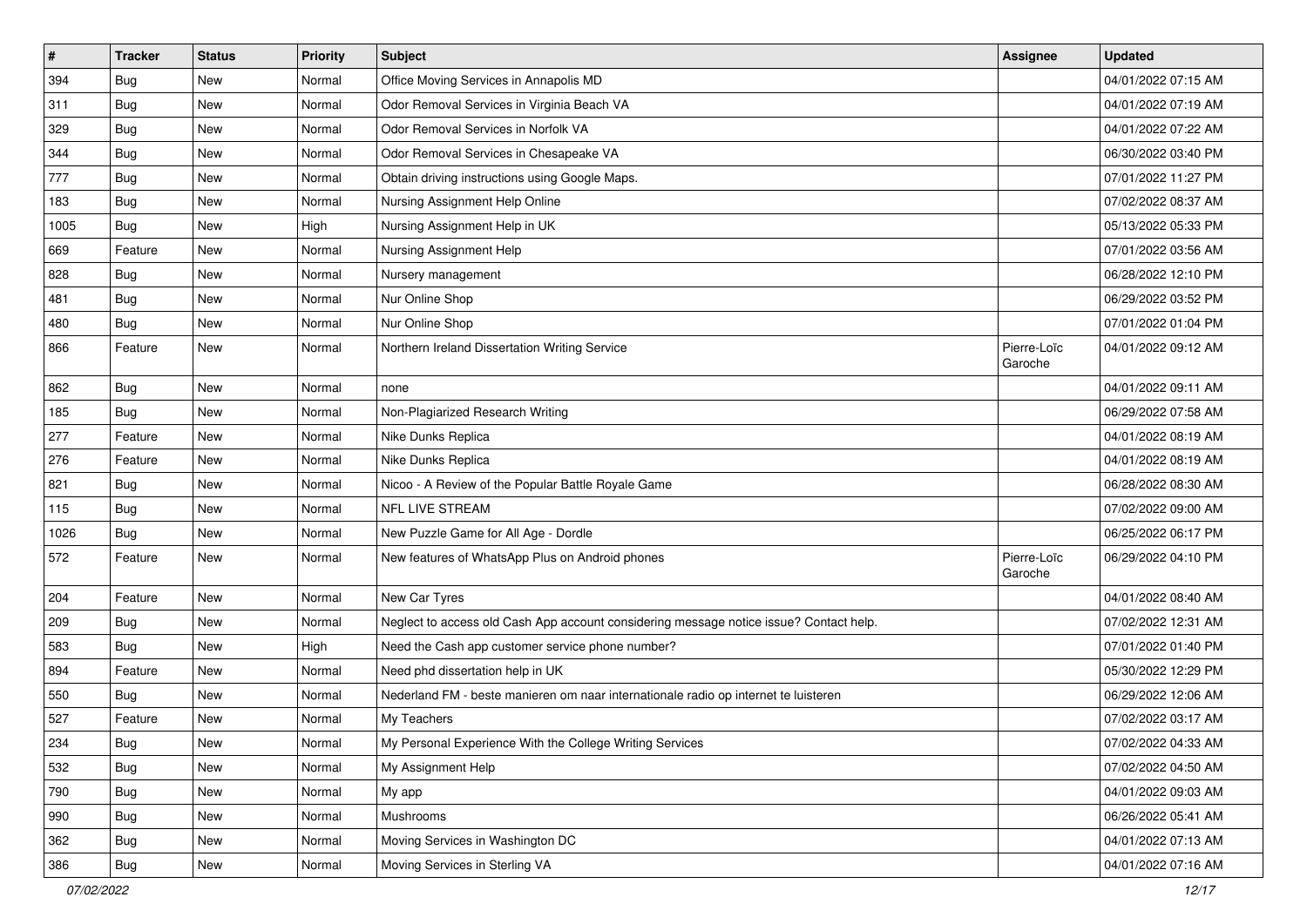| $\sharp$ | <b>Tracker</b> | <b>Status</b> | Priority | <b>Subject</b>                                                     | Assignee | <b>Updated</b>      |
|----------|----------------|---------------|----------|--------------------------------------------------------------------|----------|---------------------|
| 398      | <b>Bug</b>     | New           | Normal   | Moving Services in Potomac MD                                      |          | 04/01/2022 07:32 AM |
| 380      | Bug            | New           | Normal   | Moving Services in McLean VA                                       |          | 07/01/2022 03:11 PM |
| 404      | Bug            | New           | Normal   | Moving Services in Gaithersburg MD                                 |          | 04/01/2022 07:47 AM |
| 374      | Bug            | New           | Normal   | Moving Services in Fairfax VA                                      |          | 04/01/2022 07:18 AM |
| 356      | Bug            | New           | Normal   | Moving Services in Baltimore MD                                    |          | 04/01/2022 07:13 AM |
| 368      | Bug            | New           | Normal   | Moving Services in Arlington County VA                             |          | 04/01/2022 07:12 AM |
| 392      | Bug            | New           | Normal   | Moving Services in Annapolis MD                                    |          | 04/01/2022 07:16 AM |
| 935      | Bug            | New           | Normal   | MovieBox Pro Apk - Watch Movies and TV Shows on Your Android Phone |          | 06/26/2022 04:11 AM |
| 934      | Bug            | New           | Normal   | MovieBox Pro Apk - Watch Movies and TV Shows on Your Android Phone |          | 05/10/2022 11:01 AM |
| 318      | Bug            | New           | Normal   | Mold Removal Services in Virginia Beach VA                         |          | 04/01/2022 07:27 AM |
| 333      | Bug            | New           | Normal   | Mold Removal Services in Norfolk VA                                |          | 07/02/2022 05:50 AM |
| 348      | Bug            | New           | Normal   | Mold Removal Services in Chesapeake VA                             |          | 06/28/2022 12:53 AM |
| 248      | Bug            | <b>New</b>    | Normal   | Mobile ringtones and attractiveness ringtones                      |          | 07/01/2022 05:26 PM |
| 726      | Bug            | New           | Normal   | Mobile Application Development Services                            |          | 06/30/2022 08:49 PM |
| 905      | Bug            | New           | Normal   | MINI MILITIA MOD APK                                               |          | 05/19/2022 01:54 PM |
| 820      | Bug            | New           | Normal   | Metal Slug Apk para Android                                        |          | 07/01/2022 05:10 PM |
| 819      | Bug            | New           | Normal   | Metal Slug Apk para Android                                        |          | 06/27/2022 09:35 AM |
| 205      | Bug            | New           | Low      | Mens Designer Glasses                                              |          | 07/02/2022 12:27 AM |
| 988      | Bug            | New           | Normal   | <b>Medicinal Mushrooms</b>                                         |          | 06/27/2022 09:33 AM |
| 987      | Bug            | New           | Normal   | <b>Medicinal Mushrooms</b>                                         |          | 06/27/2022 07:13 PM |
| 114      | Bug            | New           | Normal   | Medical Research Writing Services                                  |          | 06/30/2022 10:04 PM |
| 991      | Bug            | New           | Normal   | <b>MDMA MOLLY</b>                                                  |          | 05/03/2022 12:03 AM |
| 310      | Bug            | New           | Normal   | Mattress Cleaning Services in Virginia Beach VA                    |          | 06/26/2022 04:33 AM |
| 328      | Bug            | New           | Normal   | Mattress Cleaning Services in Norfolk VA                           |          | 04/01/2022 07:26 AM |
| 343      | Bug            | New           | Normal   | Mattress Cleaning Services in Chesapeake VA                        |          | 04/01/2022 07:16 AM |
| 953      | Bug            | New           | Normal   | Manga Dogs - Read Your Favorite Comics on Your Smartphone          |          | 06/27/2022 03:53 PM |
| 288      | Bug            | New           | Normal   | Make shopping easier                                               |          | 04/01/2022 07:56 AM |
| 287      | <b>Bug</b>     | New           | Normal   | Make shopping easier                                               |          | 04/01/2022 08:41 AM |
| 870      | Bug            | New           | Normal   | Mahjong Solitaire                                                  |          | 04/01/2022 09:12 AM |
| 612      | Bug            | New           | Normal   | Luxury Slingshot Rental                                            |          | 07/01/2022 04:23 PM |
| 1121     | Bug            | New           | Normal   | LustreC do not run                                                 |          | 06/22/2022 08:43 AM |
| 825      | Bug            | New           | Normal   | Lucky Patcher Download                                             |          | 06/26/2022 06:09 PM |
| 665      | Feature        | New           | Normal   | Look for a dedicated help with finance assignment                  |          | 07/01/2022 07:46 PM |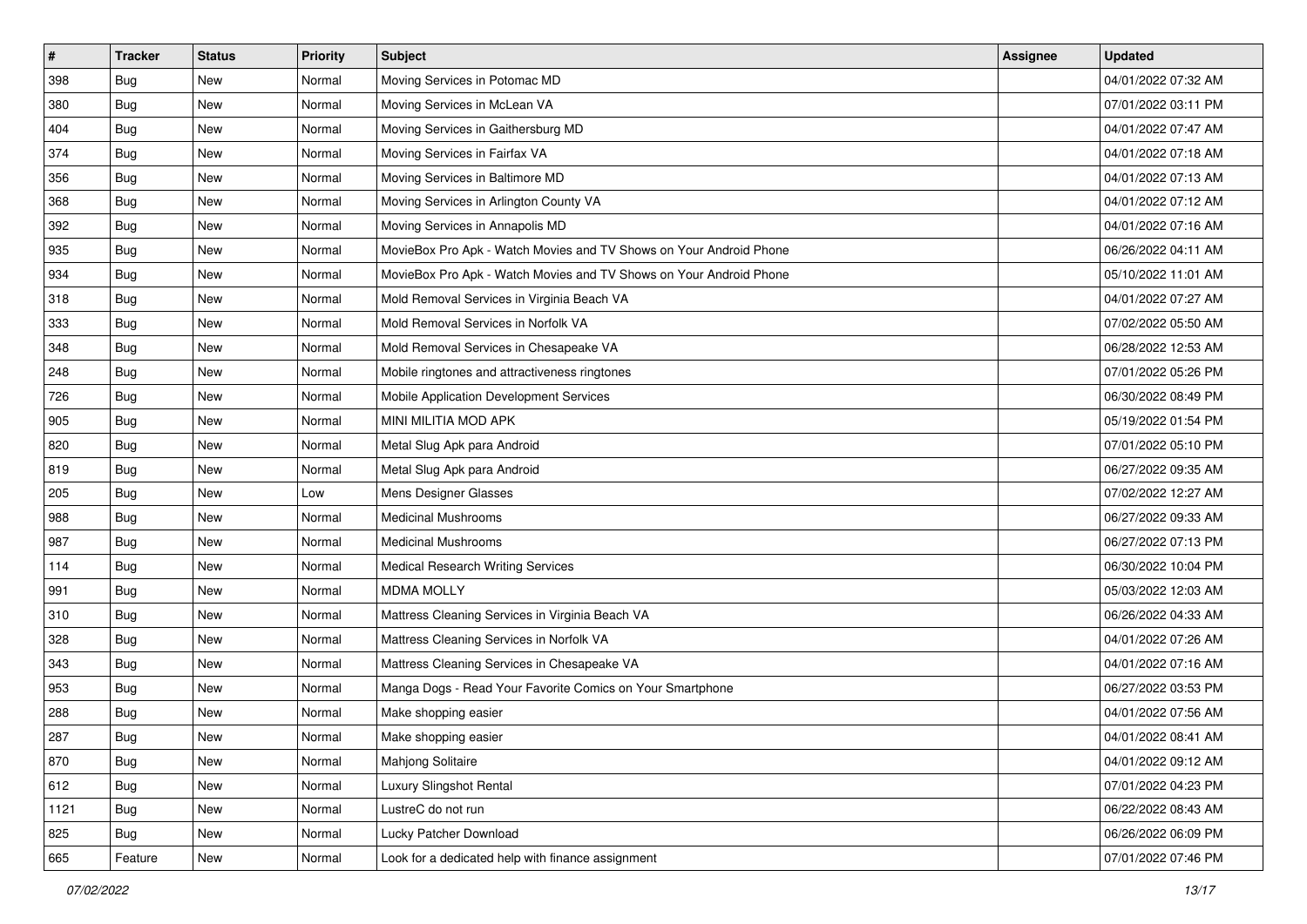| $\vert$ # | <b>Tracker</b> | <b>Status</b> | <b>Priority</b> | Subject                                                                                                                                                  | Assignee               | <b>Updated</b>      |
|-----------|----------------|---------------|-----------------|----------------------------------------------------------------------------------------------------------------------------------------------------------|------------------------|---------------------|
| 1111      | <b>Bug</b>     | New           | Normal          | LOLBeans is a fun battle royale game where you race with other players while avoiding obstacles. Reach the<br>end of the course in competitive gameplay! |                        | 07/01/2022 05:08 AM |
| 270       | Bug            | New           | Normal          | Logo Mansion                                                                                                                                             | Christophe<br>Garion   | 04/01/2022 08:20 AM |
| 677       | Bug            | <b>New</b>    | Normal          | Logo Design Services Near Me                                                                                                                             |                        | 06/29/2022 11:58 AM |
| 365       | <b>Bug</b>     | New           | Normal          | Local Moving Services in Washington DC                                                                                                                   |                        | 04/01/2022 07:12 AM |
| 389       | Bug            | New           | Normal          | Local Moving Services in Sterling VA                                                                                                                     |                        | 04/01/2022 07:16 AM |
| 401       | <b>Bug</b>     | New           | Normal          | Local Moving Services in Potomac MD                                                                                                                      |                        | 04/01/2022 07:48 AM |
| 383       | Bug            | New           | Normal          | Local Moving Services in McLean VA                                                                                                                       |                        | 04/01/2022 07:17 AM |
| 377       | Bug            | New           | Normal          | Local Moving Services in Fairfax VA                                                                                                                      |                        | 04/01/2022 07:17 AM |
| 359       | Bug            | New           | Normal          | Local Moving Services in Baltimore MD                                                                                                                    |                        | 04/01/2022 07:15 AM |
| 371       | <b>Bug</b>     | New           | Normal          | Local Moving Services in Arlington County VA                                                                                                             |                        | 04/01/2022 07:13 AM |
| 395       | Bug            | <b>New</b>    | Normal          | Local Moving Services in Annapolis MD                                                                                                                    |                        | 04/01/2022 07:15 AM |
| 171       | Feature        | New           | Normal          | loan management system                                                                                                                                   |                        | 06/28/2022 08:24 PM |
| 623       | Bug            | New           | Normal          | Listen to online radio stations for mobile phones                                                                                                        |                        | 07/02/2022 02:39 AM |
| 479       | Bug            | New           | Normal          | Limousine Service Bellevue WA                                                                                                                            |                        | 07/01/2022 01:29 PM |
| 1098      | Bug            | New           | Normal          | Life of a Fisherman                                                                                                                                      |                        | 06/26/2022 05:16 PM |
| 502       | Bug            | <b>New</b>    | Normal          | Les instructions pour définir des sonneries pour iPhone sont simples et faciles à suivre                                                                 |                        | 07/02/2022 08:49 AM |
| 1077      | Bug            | New           | Normal          | Les excellentes façons d'utiliser ces images                                                                                                             |                        | 07/02/2022 03:37 AM |
| 673       | Bug            | New           | Normal          | Learn the basics of pixel art - Clear grid                                                                                                               |                        | 07/01/2022 01:56 PM |
| 562       | <b>Bug</b>     | New           | Normal          | Learn Basic Mahjong Rules                                                                                                                                |                        | 07/02/2022 01:30 AM |
| 151       | Feature        | New           | Normal          | Law Essay Writing Service - Assignments Planet                                                                                                           |                        | 07/02/2022 06:35 AM |
| 739       | Bug            | New           | Normal          | law dissertation help                                                                                                                                    |                        | 06/27/2022 06:12 PM |
| 779       | Feature        | New           | Normal          | Latest Whatsapp groups for Teens                                                                                                                         | Pierre-Loïc<br>Garoche | 07/01/2022 05:00 PM |
| 904       | Feature        | New           | Normal          | Laora seeck                                                                                                                                              |                        | 04/20/2022 11:54 AM |
| 883       | Bug            | New           | Normal          | Langweilen Sie sich jemals bei der gleichen alten Schriftart auf Instagram?                                                                              |                        | 04/01/2022 09:16 AM |
| 851       | Bug            | New           | Normal          | Laden Sie den kostenlosen MP3-Klingelton für Ihr Mobiltelefon herunter                                                                                   |                        | 04/01/2022 09:14 AM |
| 194       | Bug            | New           | Normal          | lace closure wigs                                                                                                                                        |                        | 07/02/2022 05:14 AM |
| 716       | Bug            | New           | Normal          | La celebración de un BabyShower.                                                                                                                         |                        | 07/01/2022 09:43 AM |
| 962       | Bug            | New           | Normal          | Kostenlose Hörbücher                                                                                                                                     |                        | 06/26/2022 10:45 PM |
| 528       | Bug            | New           | Normal          | Korean Mag                                                                                                                                               |                        | 07/01/2022 05:50 AM |
| 534       | <b>Bug</b>     | New           | Normal          | Know how to initiate cash app refund by contacting the technical team                                                                                    | Pierre-Loïc<br>Garoche | 07/02/2022 05:52 AM |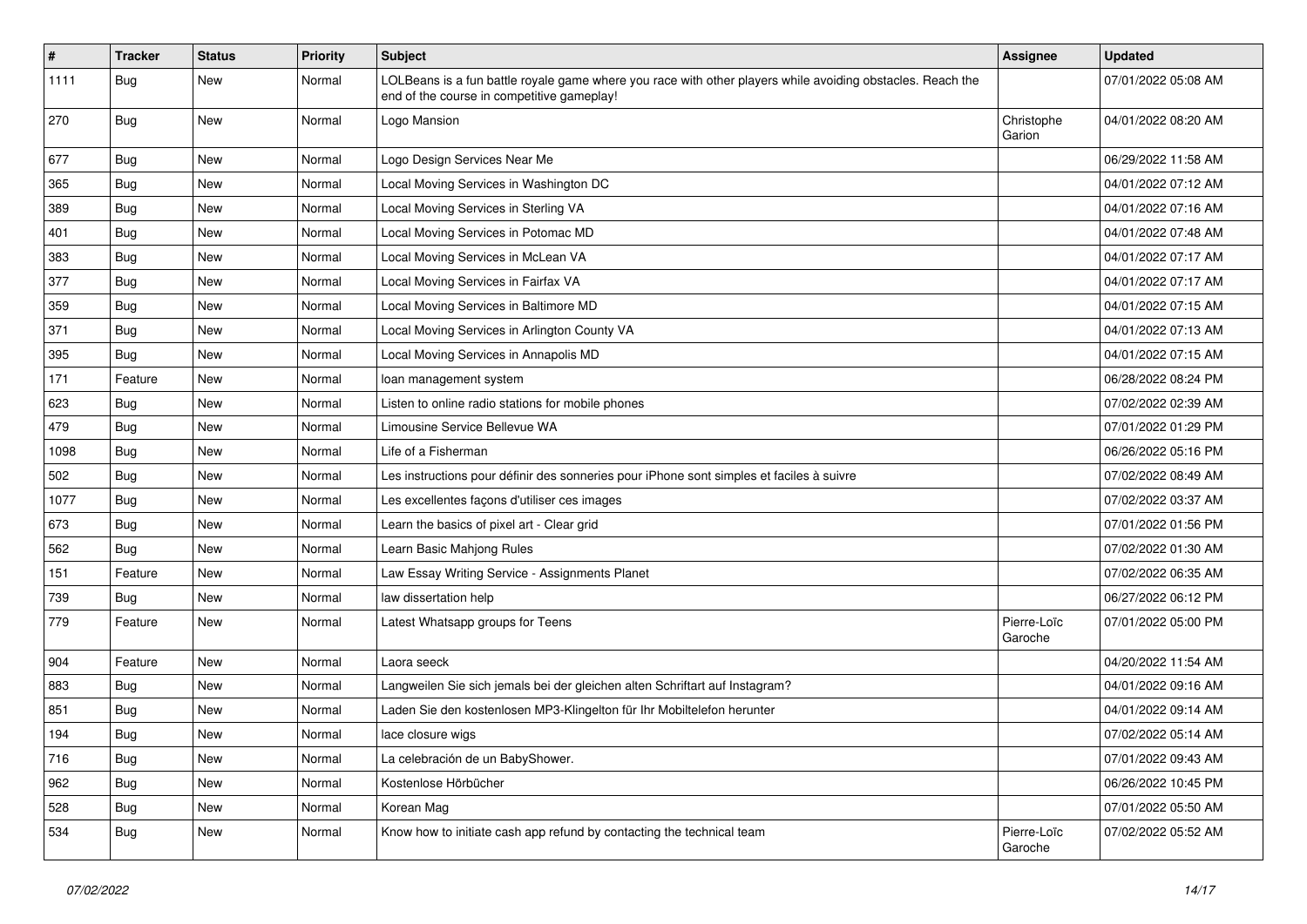| $\vert$ # | <b>Tracker</b> | <b>Status</b> | Priority | <b>Subject</b>                                                                                                  | <b>Assignee</b>        | <b>Updated</b>      |
|-----------|----------------|---------------|----------|-----------------------------------------------------------------------------------------------------------------|------------------------|---------------------|
| 663       | <b>Bug</b>     | New           | Normal   | Know how the Cash app twitches words in a detailed way.                                                         | Pierre-Loïc<br>Garoche | 06/28/2022 07:08 PM |
| 1119      | Bug            | New           | Normal   | Klondike Solitaire                                                                                              |                        | 06/27/2022 03:00 PM |
| 1016      | Bug            | New           | Normal   | Klondike Solitaire                                                                                              |                        | 05/12/2022 09:03 AM |
| 873       | Bug            | New           | Normal   | Klingeltöne mp3                                                                                                 |                        | 04/13/2022 11:03 AM |
| 893       | Bug            | New           | Normal   | klingeltone                                                                                                     |                        | 04/13/2022 11:06 AM |
| 119       | Bug            | New           | Normal   | klhjigyu                                                                                                        |                        | 07/01/2022 03:41 PM |
| 656       | Bug            | New           | Normal   | Kiwi Nutrition Facts And Health Benefits                                                                        |                        | 07/01/2022 01:41 AM |
| 566       | Bug            | New           | Normal   | Kinemaster Pro Download - los App Review                                                                        |                        | 04/01/2022 09:27 AM |
| 88        | Bug            | New           | Normal   | kind2 output: When for node arguments                                                                           | Pierre-Loïc<br>Garoche | 07/02/2022 02:30 AM |
| 596       | Bug            | <b>New</b>    | Normal   | <b>Kids Games</b>                                                                                               |                        | 06/27/2022 04:08 AM |
| 304       | Bug            | New           | Normal   | Keyless Entry Services in Norcross GA                                                                           |                        | 04/01/2022 07:19 AM |
| 803       | Feature        | New           | High     | Ketamine Online Store                                                                                           | Pierre-Loïc<br>Garoche | 07/01/2022 08:21 PM |
| 805       | <b>Bug</b>     | New           | Normal   | Ketamine Online Store                                                                                           | Christophe<br>Garion   | 07/01/2022 02:49 AM |
| 367       | Bug            | <b>New</b>    | Normal   | Junk Removal Services in Washington DC                                                                          |                        | 04/01/2022 07:12 AM |
| 391       | Bug            | New           | Normal   | Junk Removal Services in Sterling VA                                                                            |                        | 04/01/2022 07:16 AM |
| 403       | Bug            | New           | Normal   | Junk Removal Services in Potomac MD                                                                             |                        | 04/01/2022 07:47 AM |
| 385       | Bug            | New           | Normal   | Junk Removal Services in McLean VA                                                                              |                        | 04/01/2022 07:15 AM |
| 379       | Bug            | New           | Normal   | Junk Removal Services in Fairfax VA                                                                             |                        | 04/01/2022 07:17 AM |
| 361       | Bug            | New           | Normal   | Junk Removal Services in Baltimore MD                                                                           |                        | 04/01/2022 07:13 AM |
| 373       | Bug            | New           | Normal   | Junk Removal Services in Arlington County VA                                                                    |                        | 04/01/2022 07:18 AM |
| 397       | Bug            | New           | Normal   | Junk Removal Services in Annapolis MD                                                                           |                        | 04/01/2022 07:15 AM |
| 653       | Bug            | New           | Normal   | Jujube (Jinjoles): Properties And Health Benefits                                                               |                        | 07/01/2022 06:20 AM |
| 240       | Feature        | New           | Normal   | Juego interesante de Dragon Ball Legends MOD APK                                                                |                        | 07/02/2022 06:27 AM |
| 670       | Bug            | New           | Normal   | JTWhatsApp Apk - The New and Improved WhatsApp                                                                  |                        | 07/02/2022 02:31 AM |
| 842       | Bug            | New           | Normal   | Join the fun game                                                                                               |                        | 04/01/2022 08:58 AM |
| 163       | <b>Bug</b>     | New           | Normal   | jknjopl[                                                                                                        |                        | 04/01/2022 07:58 AM |
| 262       | Bug            | New           | Normal   | It this true to dealing Wuth                                                                                    |                        | 07/01/2022 06:12 AM |
| 1049      | Feature        | New           | Normal   | IT Software Company In Delhi                                                                                    |                        | 05/27/2022 05:24 AM |
| 210       | Bug            | New           | Normal   | Issue with check symbol in Cash App? Dial assist number with calling Cash App customer service phone<br>number. |                        | 06/30/2022 01:52 PM |
| 1134      | <b>Bug</b>     | New           | Normal   | Is WhatsApp Aero Worth Downloading?                                                                             |                        | 07/01/2022 04:03 AM |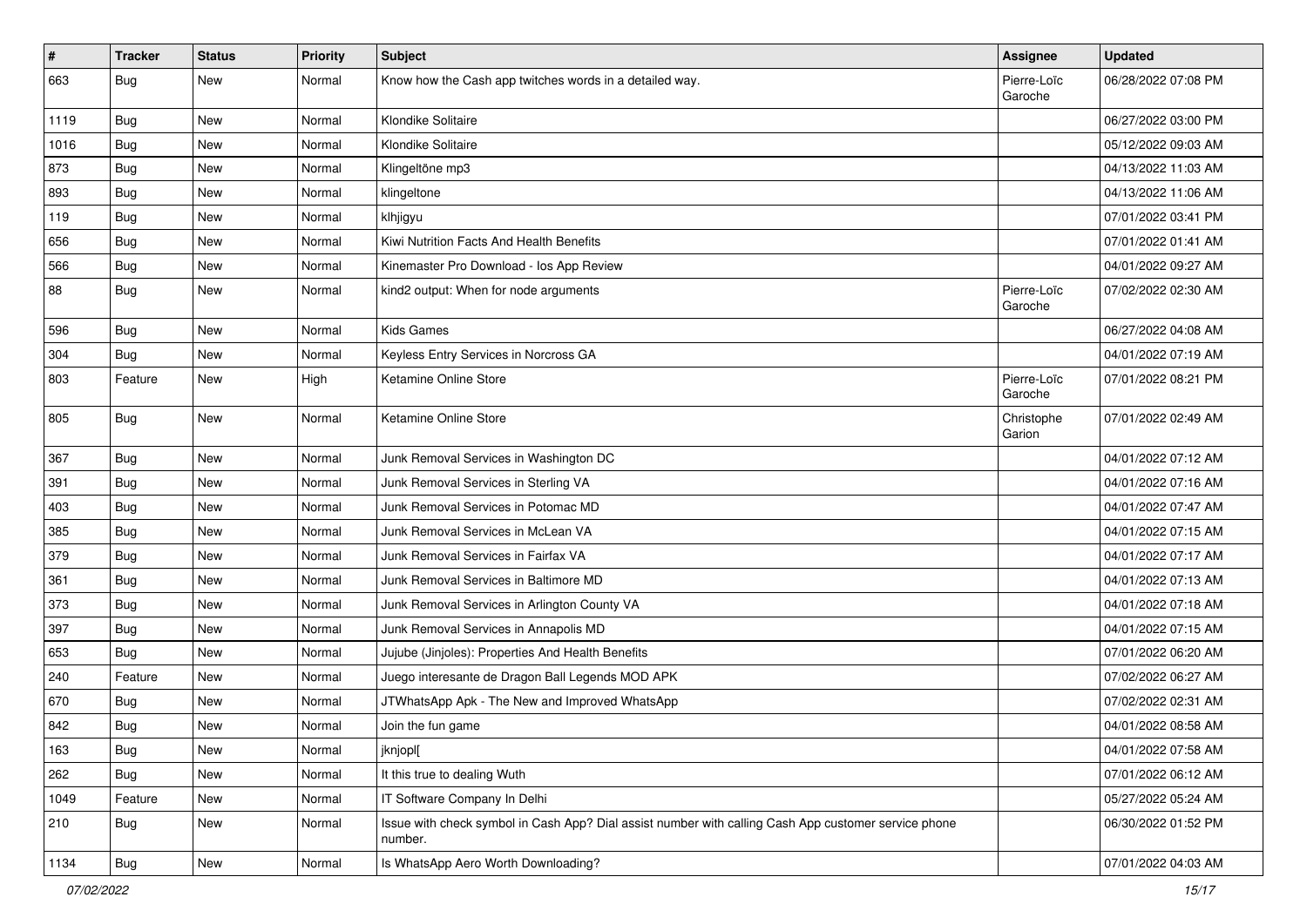| $\vert$ # | <b>Tracker</b> | <b>Status</b> | <b>Priority</b> | Subject                                                                                      | Assignee               | <b>Updated</b>      |
|-----------|----------------|---------------|-----------------|----------------------------------------------------------------------------------------------|------------------------|---------------------|
| 269       | Bug            | New           | Normal          | Is there such a site for app design?                                                         | Anonymous              | 07/01/2022 06:47 PM |
| 1127      | Bug            | <b>New</b>    | Normal          | Is there any support to find Google Feud answers?                                            |                        | 06/27/2022 04:27 AM |
| 999       | Bug            | New           | Normal          | Is there a way to find Google Feud answers?                                                  |                        | 06/28/2022 01:27 AM |
| 231       | Bug            | New           | Normal          | Is the ringtone download difficult or not?                                                   | Pierre-Loïc<br>Garoche | 07/02/2022 01:01 AM |
| 478       | Feature        | <b>New</b>    | Normal          | Is it safe to install third-party WhatsApp GB?                                               |                        | 07/02/2022 08:38 AM |
| 1015      | Bug            | New           | Normal          | Is it possible to send books for free?                                                       |                        | 05/11/2022 04:05 PM |
| 998       | Bug            | New           | Normal          | Is It Hard to Solve Wordle An                                                                |                        | 06/27/2022 12:24 AM |
| 1116      | Bug            | New           | Normal          | ipTV smarts pro                                                                              |                        | 06/29/2022 09:27 AM |
| 993       | Bug            | New           | Normal          | IO Games Free Online                                                                         |                        | 06/26/2022 09:41 AM |
| 788       | <b>Bug</b>     | New           | Normal          | Intro Maker Mod APK                                                                          |                        | 07/02/2022 12:36 AM |
| 225       | <b>Bug</b>     | New           | Normal          | instant personal loan                                                                        |                        | 07/01/2022 10:58 AM |
| 224       | Feature        | New           | Normal          | Instant Personal Loan                                                                        | Pierre-Loïc<br>Garoche | 06/28/2022 04:40 PM |
| 176       | Bug            | <b>New</b>    | Normal          | instant loan without documents                                                               |                        | 06/18/2022 01:43 PM |
| 167       | Bug            | New           | Normal          | instant loan without documents                                                               | Anonymous              | 06/28/2022 07:35 PM |
| 568       | <b>Bug</b>     | New           | Normal          | Instale a versão mais recente do YouTube Premium                                             |                        | 07/02/2022 03:07 AM |
| 748       | Bug            | New           | Normal          | Il y a quelques façons d'obtenir des sonneries gratuites pour votre iPhone                   |                        | 06/26/2022 11:24 PM |
| 1072      | Bug            | New           | Normal          | ij.start canon                                                                               |                        | 06/21/2022 06:56 PM |
| 1013      | <b>Bug</b>     | New           | Normal          | ij.start canon                                                                               |                        | 05/11/2022 11:31 AM |
| 950       | Bug            | New           | Normal          | ij.start canon                                                                               |                        | 06/26/2022 04:35 AM |
| 943       | Bug            | New           | Normal          | ij.start canon                                                                               |                        | 04/13/2022 08:52 AM |
| 846       | Feature        | New           | Normal          | ij.start canon                                                                               |                        | 04/01/2022 08:58 AM |
| 525       | <b>Bug</b>     | New           | Normal          | If you don't have a QR code: How to activate cash app card in app                            |                        | 07/02/2022 09:16 AM |
| 604       | <b>Bug</b>     | New           | Normal          | Idle Game Online                                                                             |                        | 07/02/2022 12:45 AM |
| 1104      | Bug            | New           | Normal          | Idle game fix bug                                                                            |                        | 06/26/2022 06:52 PM |
| 1103      | Bug            | New           | Normal          | Idle game fix bug                                                                            |                        | 06/25/2022 09:08 PM |
| 1031      | Bug            | New           | Normal          | <b>IAFT Traders Union</b>                                                                    |                        | 05/16/2022 03:14 PM |
| 1030      | <b>Bug</b>     | New           | Normal          | <b>IAFT Traders Union</b>                                                                    |                        | 05/16/2022 03:13 PM |
| 736       | Bug            | New           | Normal          | I Want to Edit in My Website (transfer-factor.net) Unfortunately, Unable to Edit It          |                        | 06/24/2022 07:32 AM |
| 711       | Bug            | New           | Normal          | Human Fall Flat Apk Download                                                                 |                        | 07/01/2022 01:14 AM |
| 123       | Bug            | New           | Normal          | https://www.reddit.com/r/NRLgrandfinal2020/                                                  |                        | 07/02/2022 06:30 AM |
| 124       | Bug            | New           | Normal          | https://www.bigmarker.com/ustvpass/LIVE-Atlanta-Falcons-vs-Carolina-Panthers-NFL-Week-8-Game |                        | 04/01/2022 07:55 AM |
| 486       | <b>Bug</b>     | New           | Low             | HP Wireless Printer Setup                                                                    | Anonymous              | 07/02/2022 06:06 AM |